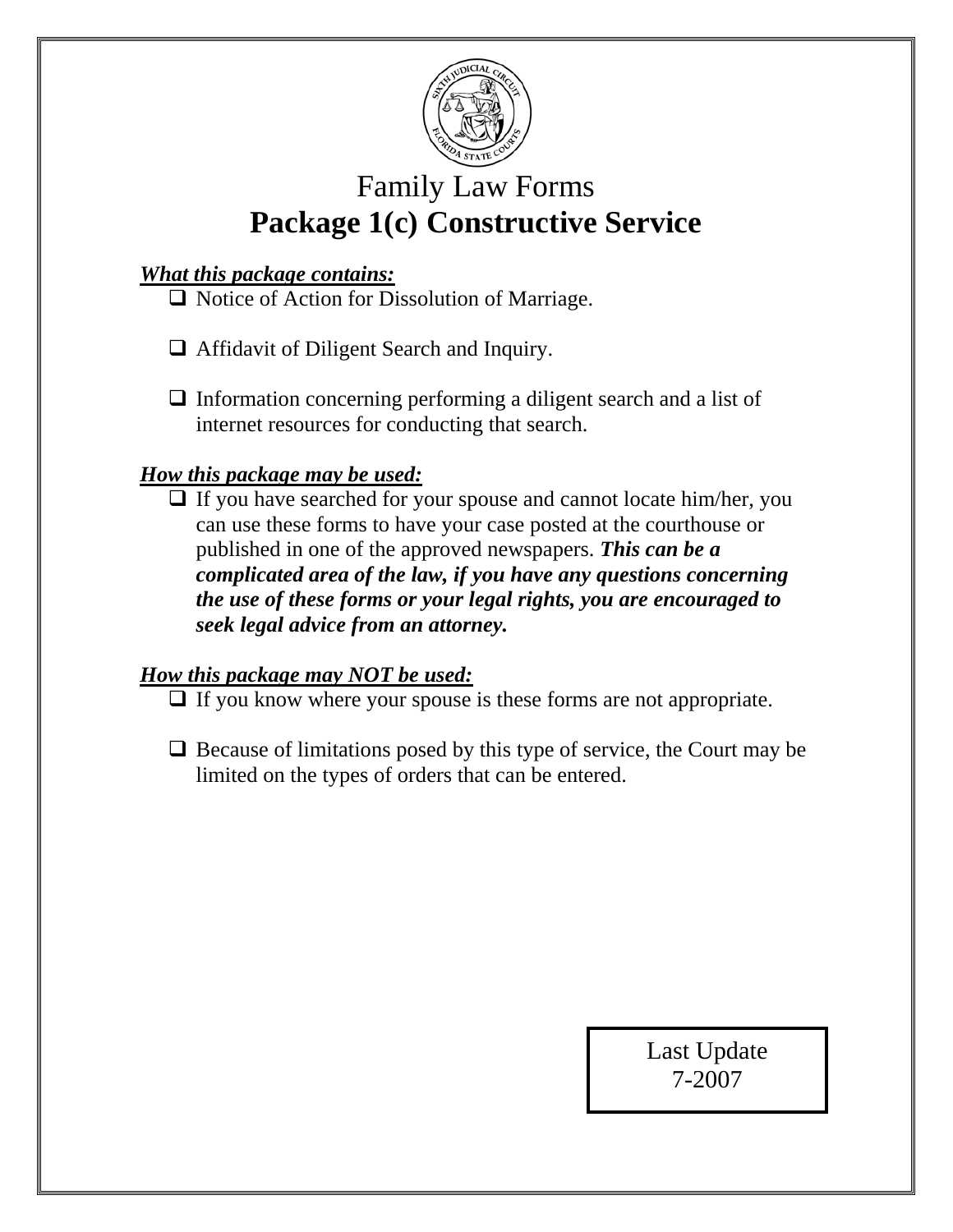## Forms for Use With **Constructive Service - 1(c)**

### Index

### **Information:**

- **Appendix General Information for Self-Represented Litigants**
- **List of internet resources to assist with a diligent search**
- **Pointers for Service by Publication or Posting in Divorce Action**
- **How can I keep my address confidential in a court case if I am in fear of domestic violence?**
- **Address and telephone number list**

| Form No.         | Name of Form                                                           |
|------------------|------------------------------------------------------------------------|
| FFLF $12.913(a)$ | <b>Notice of Action for Dissolution of Marriage</b>                    |
|                  | (Note: If your case is not a divorce, you will need to locate the form |
|                  | appropriate to your case in a law library).                            |

Constructive Service can be an extremely complicated area of the law.

Please check with the clerk of the court for the list of publications that can carry your advertisement. Your notice must run for 32 days and the publication must provide an affidavit stating that your ad ran in their publication for the appropriate amount of time. If you cannot afford the fees to have your notice published, please check with the clerk of court to see if you qualify to have your notice posted.

FFLF 12.913(b) **Affidavit of Diligent Search and Inquiry** 

FFLF = Florida Supreme Court Approved Family Law Form/Florida Family Law Rules of Procedure Form  $FFLF-L = Sixth$  Judicial Circuit Local Form

Updated 6-2006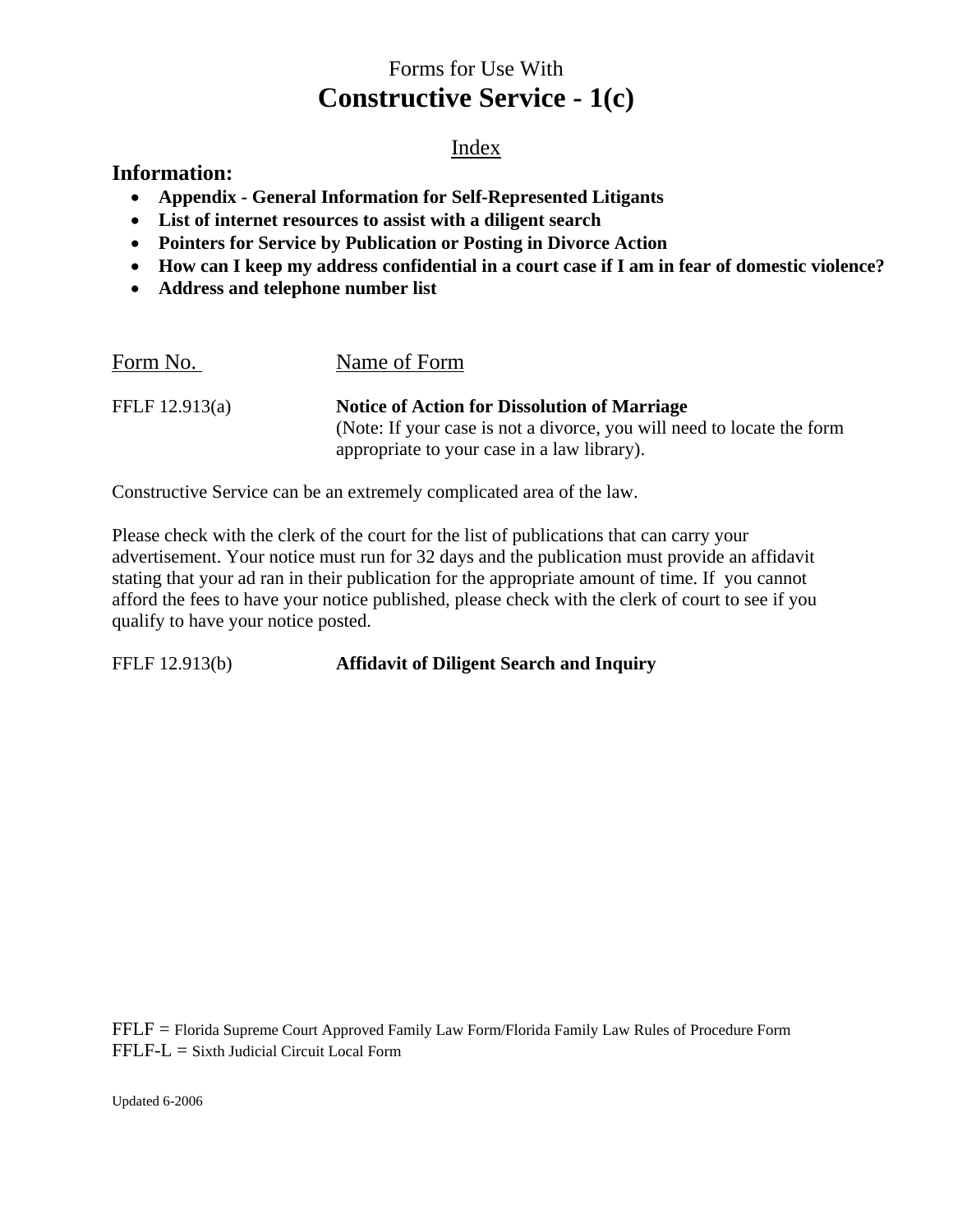#### FAMILY LAW FORMS, COMMENTARY, AND INSTRUCTIONS

#### GENERAL INFORMATION FOR SELF-REPRESENTED LITIGANTS

**You should read this General Information thoroughly before taking any other steps to file your case or represent yourself in court.** Most of this information is **not** repeated in the attached forms. This information should provide you with an overview of the court system, its participants, and its processes. It should be useful whether you want to represent yourself in a pending matter or have a better understanding of the way family court works. **This is not intended as a substitute for legal advice from an attorney. Each case has its own particular set of circumstances, and an attorney may advise you of what is best for you in your individual situation.** 

These instructions are not the only place that you can get information about how a family case works. You may want to look at other books for more help. The Florida Statutes, Florida Family Law Rules of Procedure, Florida Rules of Civil Procedure, and other legal information or books may be found at the public library or in a law library at your county courthouse or a law school in your area. If you are filing a petition for **Name Change** and/or **Adoption**, these instructions may not apply.

If the word(s) is printed in **bold**, this means that the word is being emphasized. Throughout these instructions, you will also find words printed in **bold** and **underlined**. This means that the definitions of these words may be found in the glossary of common family law terms at the end of this general information section.

#### **Commentary**

**1995 Adoption**. To help the many people in family law court cases who do not have attorneys to represent them (pro se litigants), the Florida Supreme Court added these simplified forms and directions to the Florida Family Law Rules of Procedure. The directions refer to the Florida Family Law Rules of Procedure or the Florida Rules of Civil Procedure. Many of the forms were adapted from the forms accompanying the Florida Rules of Civil Procedure. Practitioners should refer to the committee notes for those forms for rule history.

The forms were adopted by the Court pursuant to *Family Law Rules of Procedure,* 667 So. 2d 202 (Fla. 1995); *In re Petition for Approval of Forms Pursuant to Rule 10-1.1(b) of the Rules Regulating the Florida Bar—Stepparent Adoption Forms*, 613 So. 2d 900 (Fla. 1992); *Rules Regulating the Florida Bar—Approval of Forms*, 581 So. 2d 902 (Fla. 1991).

Although the forms are part of these rules, they are not all inclusive and additional forms, as necessary, should be taken from the Florida Rules of Civil Procedure as provided in Florida Family Law Rules of Procedure. Also, the following notice has been included to strongly encourage individuals to seek the advice, when needed, of an attorney who is a member in good standing of the Florida Bar.

**1997 Amendment.** In 1997, the Florida Family Law Forms were completely revised to simplify and correct the forms. Additionally, the appendices were eliminated, the instructions contained in the appendices were incorporated into the forms, and the introduction following the Notice to Parties was created. Minor changes were also made to the Notice to Parties set forth below.

#### **NOTICE TO PARTIES WHO ARE NOT REPRESENTED BY AN ATTORNEY WHO IS A MEMBER IN GOOD STANDING OF THE FLORIDA BAR**

**If you have questions or concerns about these forms, instructions, commentary, the use of the forms, or your legal rights, it is strongly recommended that you talk to an attorney. If you do not know an attorney, you should call the lawyer referral service listed in the yellow pages of the telephone book under "Attorney." If you do not have the money to hire an attorney, you should call the legal aid office in your area.** 

**Because the law does change, the forms and information about them may have become outdated. You should be aware that changes may have taken place in the law or court rules that would affect the accuracy of the forms or instructions.**

**In no event will the Florida Supreme Court, The Florida Bar, or anyone contributing to the production of these forms or instructions be liable for any direct, indirect, or consequential damages resulting from their use.**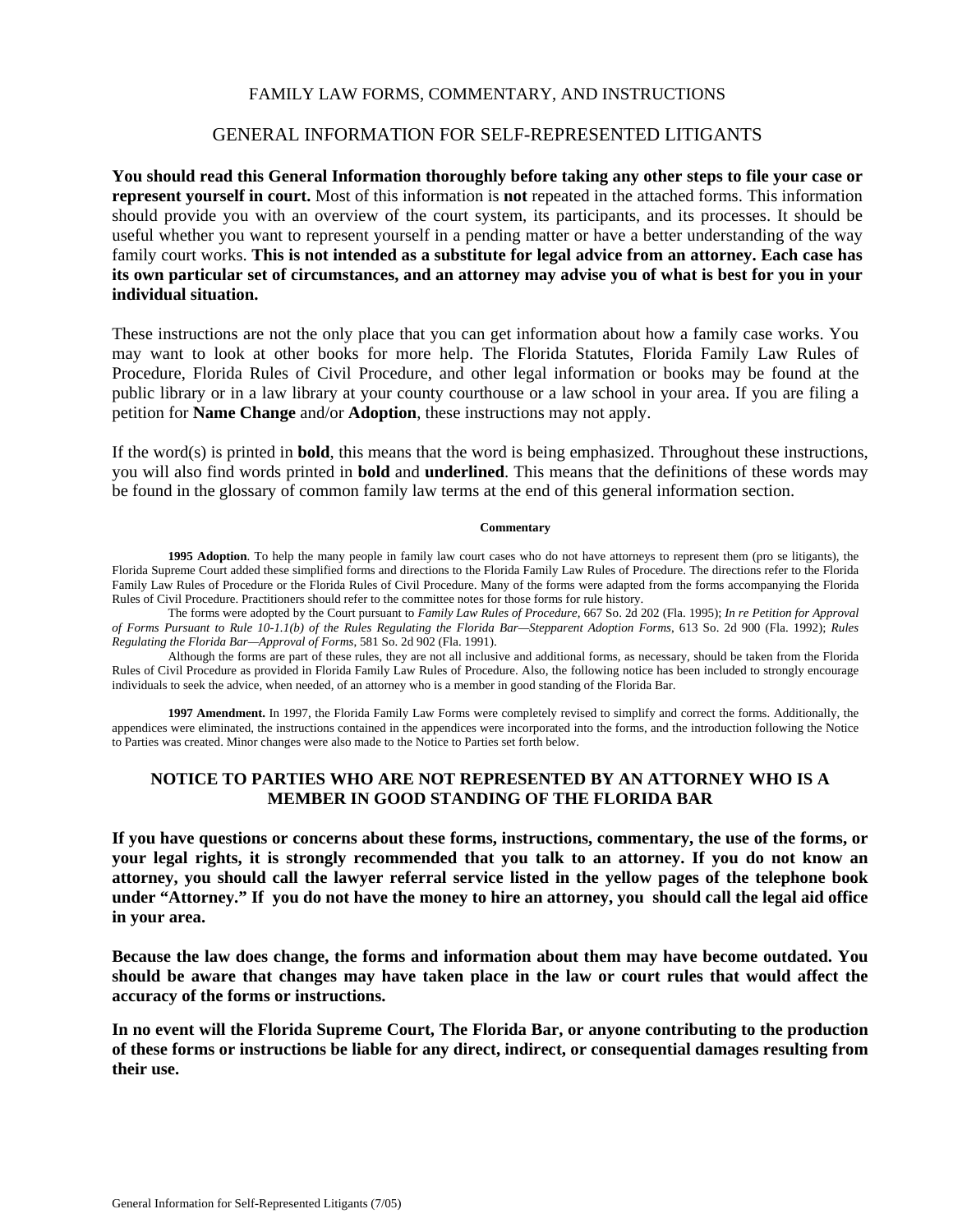#### **FAMILY LAW PROCEDURES**

**Communication with the court... Ex parte** communication is communication with the judge with only one party present. Judges are not allowed to engage in ex parte communication except in very limited circumstances, so, absent specific authorization to the contrary, you should not try to speak with or write to the judge in your case unless the other **party** is present or has been properly notified. **If you have something you need to tell the judge, you must ask for a hearing and give notice to the other party or file a written statement in the court file and send a copy of the written statement to the other party.** 

**Filing a case...** A case begins with the filing of a **petition**. A petition is a written request to the court for some type of legal action. The person who originally asks for legal action is called the **petitioner** and remains the petitioner throughout the case.

A petition is given to the **clerk of the circuit court**, whose office is usually located in the county courthouse or a branch of the county courthouse. A case number is assigned and an official court file is opened. Delivering the petition to the clerk's office is called **filing** a case. A **filing fee** is usually required.

Once a case has been filed, a copy must be given to (served on) the respondent. The person against whom the original legal action is being requested is called the **respondent**, because he or she is expected to respond to the petition. The respondent remains the respondent throughout the case.

**Service...** When one party files a **petition**, **motion**, or other **pleading**, the other party must be "served" with a copy of the document. This means that the other party is given proper notice of the pending action(s) and any scheduled hearings. **Personal service** of the petition and summons on the respondent by a deputy sheriff or private process server is required in all **original petitions** and **supplemental petitions**, unless **constructive service** is permitted by law. Personal service may also be required in other actions by some judges. After initial service of the original or supplemental petition and summons by a deputy sheriff or private process server, service of most motions and other documents or papers filed in the case generally may be made by regular U.S. mail or hand delivery. However, service by **certified mail** is required at other times so you have proof that the other party actually received the papers. The instructions with each form will advise you of the type of **service** required for that form. **If the other party is represented by an attorney, you should serve the attorney and send a copy to the other party, except for original or supplemental petitions, which must be personally served on the respondent.** 

Other than the initial original or supplemental petitions, anytime you file additional pleadings or motions in your case, you must provide a copy to the other party and include a **certificate of service**. Likewise, the other party must provide you with copies of everything that he or she files. Service of additional documents is usually completed by U.S. mail. For more information, see the instructions for **Certificate of Service (General)**, Florida Supreme Court Approved Family Law Form 12.914.

Forms for service of process are included in the Florida Family Law Forms, along with more detailed instructions and information regarding service. The instructions to those forms should be read carefully to ensure that you have the other party properly served. **If proper service is not obtained, the court cannot hear your case.** 

**Note:** If you absolutely do not know where the other party to your case lives or if the other party resides in another state, you may be able to use **constructive service**. However, if constructive service is used, other than granting a divorce, the court may only grant limited relief. For more information on constructive service, see **Notice of Action for Dissolution of Marriage**, Florida Supreme Court Approved Family Law Form 12.913(a), and **Affidavit of Diligent Search and Inquiry**, Florida Family Law Rules of Procedure Form 12.913(b). Additionally, if the other party is in the military service of the United States, additional steps for service may be required. See, for example, **Memorandum for Certificate of Military Service**, Florida Supreme Court Approved Family Law Form 12.912(a). In sum, the law regarding constructive service and service on an individual in the military service is very complex and you may wish to consult an attorney regarding these issues.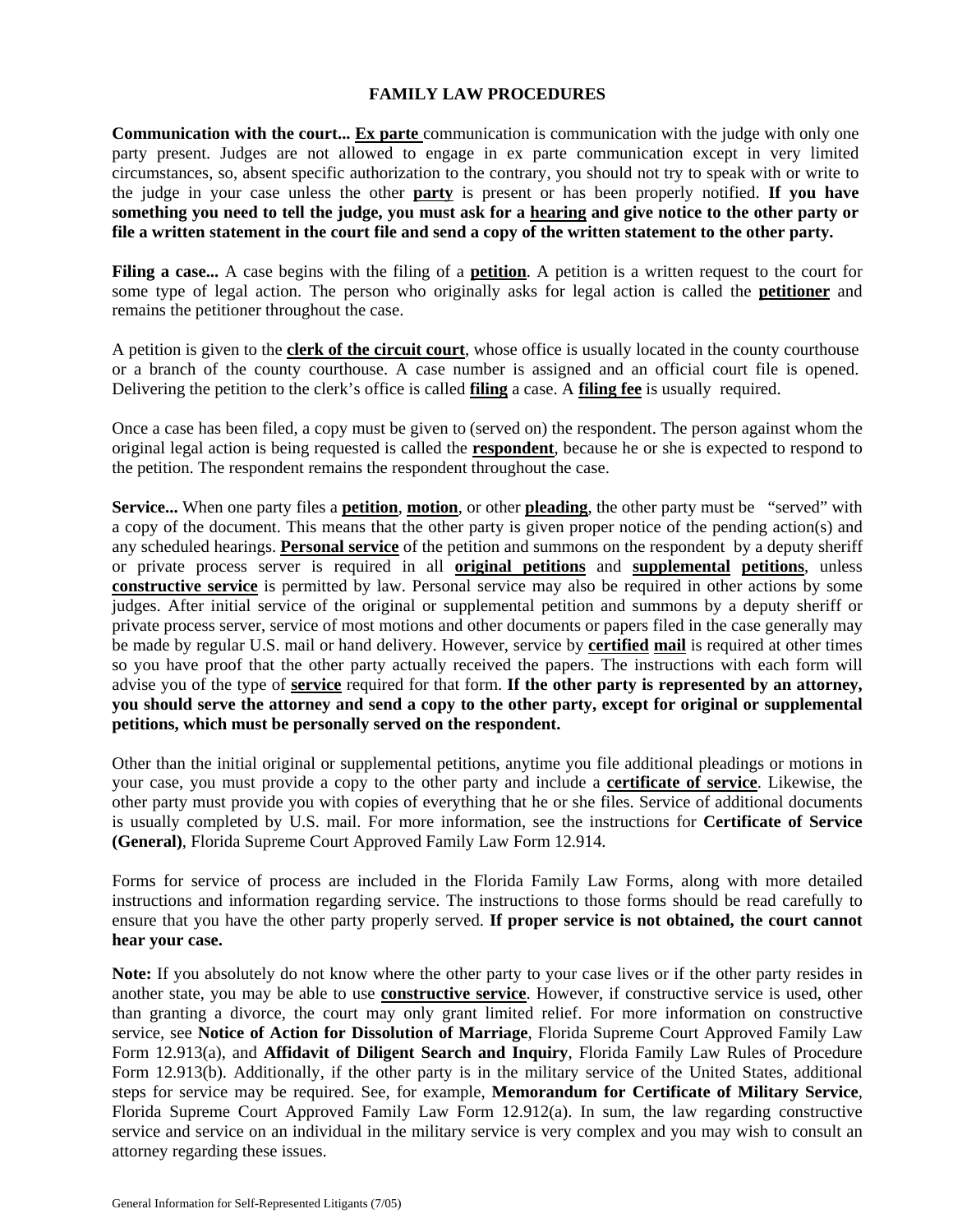**Default...** After being served with a petition or **counterpetition**, the other party has 20 days to file a response. If a response to a petition is not filed, the petitioner may file a **Motion for Default**, Florida Supreme Court Approved Family Law Form 12.922(a), with the clerk. This means that you may proceed with your case and set a **final hearing**, and a **judge** will make a decision, even if the other party will not cooperate. For more information, see rule 12.080(c), Florida Family Law Rules of Procedure.

**Answer and counterpetition...** After being served, the respondent has 20 days to file an answer admitting or denying each of the allegations contained in the petition. In addition to an answer, the respondent may also file a counterpetition. In a counterpetition, the respondent may request the same or some other relief or action not requested by the petitioner. If the respondent files a counterpetition, the petitioner should then file an **Answer to Counterpetition**, Florida Supreme Court Approved Family Law Form 12.903(d), and either admit or deny the allegations in the respondent's counterpetition.

**Mandatory disclosure...** Rule 12.285, Florida Family Law Rules of Procedure, requires each party in a **dissolution of marriage** to exchange certain information and documents, and file a **Family Law Financial Affidavit**, Florida Family Law Rules of Procedure Form 12.902(b) or (c). Failure to make this required disclosure within the time required by the Florida Family Law Rules of Procedure may allow the court to dismiss the case or to refuse to consider the pleadings of the party failing to comply. This requirement also must be met in other family law cases, **except** adoptions, simplified dissolutions of marriage, enforcement proceedings, contempt proceedings, and proceedings for injunctions for domestic or repeat violence. The **Certificate of Compliance with Mandatory Disclosure**, Florida Family Law Rules of Procedure Form 12.932, lists the documents that must be given to the other party. For more information see rule 12.285, Florida Family Law Rules of Procedure, and the instructions to the **Certificate of Compliance with Mandatory Disclosure**, Florida Family Law Rules of Procedure Form 12.932.

**Setting a hearing or trial...** Generally, the court will have hearings on motions, final hearings on **uncontested** or **default** cases, and trials on contested cases. Before setting your case for **final hearing** or trial, certain requirements such as completing mandatory disclosure and filing certain papers and having them served on the other party must be met. These requirements vary depending on the type of case and the procedures in your particular jurisdiction. For further information, you should refer to the instructions for the type of form you are filing.

Next, you must obtain a hearing or trial date so that the court may consider your request. You should ask the clerk of court, or **family law intake staff** about the local procedure for setting a hearing or trial, which you should attend. These family law forms contain **orders** and **final judgments**, which the judge may use. You should ask the clerk of court or family law intake staff if you need to bring one of these forms with you to the hearing or trial. If so, you should type or print the heading, including the circuit, county, case number, division, and the parties' names, and leave the rest blank for the judge to complete at your hearing or trial.

#### **Below are explanations of symbols or parts of different family law forms...**

*{specify}*, *{date}, {name(s)}*, *{street}*, *{city}*, *{state}*, *{phone}* 

Throughout these forms, you will find hints such as those above. These tell you what to put in the blank(s).

 $\lceil \checkmark$  one only  $\lceil \checkmark \rceil$  all that apply These show how many choices you should check. Sometimes you may check only one, while other times you may check several choices. ( ) This also shows an area where you must make a choice. Check the ( ) in front of the choice that applies to you or your case.

| IN THE CIRCUIT COURT OF THE | <b>JUDICIAL CIRCUIT,</b> |
|-----------------------------|--------------------------|
| <b>IN AND FOR</b>           | <b>COUNTY, FLORIDA</b>   |
|                             | <b>Case No.:</b>         |
|                             | Division:                |
|                             |                          |
| <b>Petitioner,</b>          |                          |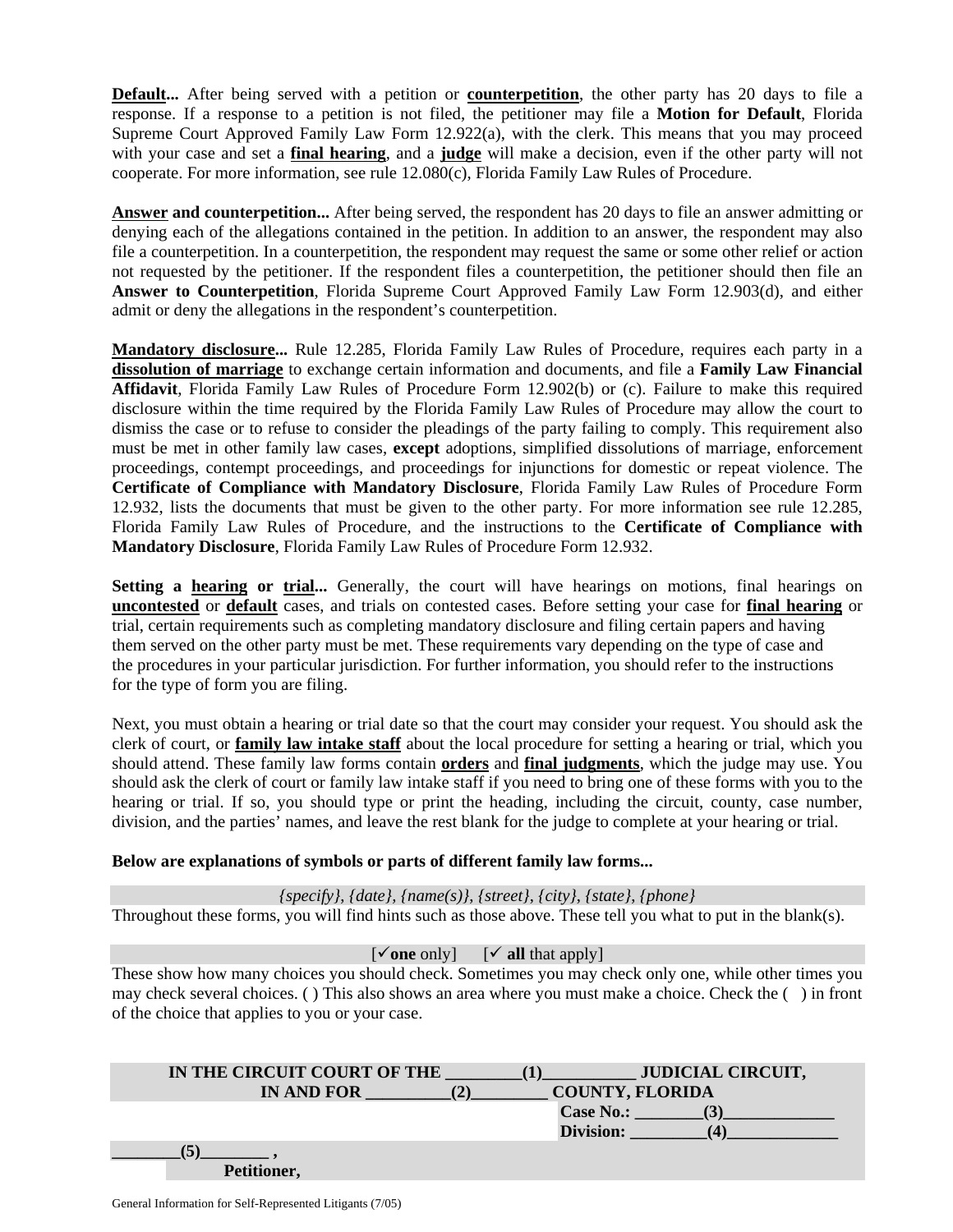**and** 

 $(6)$ 

**Respondent.** 

Line 1 The clerk of court can tell you the number of your judicial circuit. Type or print it here.

- **Line 2** Type or print your county name on line (2).
- Line 3 If you are filing an initial petition or pleading, the Clerk of the Court will assign a case number after the case is filed. You should type or print this case number on all papers you file in this case.
- **Line 4** The clerk of the court can tell you the name of the division in which your case is being filed, and you should type or print it here. Divisions vary from court to court. For example, your case may be filed in the civil division, the family division, or the juvenile division.
- **Line 5** Type or print the legal name of the person who originally filed the case on line 5. This person is the petitioner because he/she is the one who filed the original petition.
- Line 6 Type or print the other party's legal name on line 6. The other party is the respondent because he/she is responding to the petition.

**I understand that I am swearing or affirming under oath to the truthfulness of the claims made in this petition and that the punishment for knowingly making a false statement includes fines and/or imprisonment.** 

Dated:  $(1)$ 

| <b>Signature of Petitioner</b>     |
|------------------------------------|
| Printed Name: $(3)$                |
| Address: $(4)$                     |
| City, State, Zip: $(5)$            |
| Telephone Number: $\qquad$ (6) (6) |
| Fax Number: (7)                    |

Some forms require that your signature be witnessed. You must sign the form in the presence of a **notary public** or deputy clerk (employee of the clerk of the court's office). When signing the form, you must have a valid photo identification unless the notary knows you personally. You should completely fill in all lines (1 3–7) except 2 with the requested information, if applicable. **Line 2, the signature line, must be signed in the presence of the notary public or deputy clerk.** 

| <b>STATE OF FLORIDA</b><br><b>COUNTY OF THE COUNTY OF THE COUNTY OF THE COUNTY OF THE COUNTY OF THE COUNTY OF THE COUNTY OF THE COUNTY OF THE COUNTY OF THE COUNTY OF THE COUNTY OF THE COUNTY OF THE COUNTY OF THE COUNTY OF THE COUNTY OF THE COUNTY OF T</b> |                                                                  |
|-----------------------------------------------------------------------------------------------------------------------------------------------------------------------------------------------------------------------------------------------------------------|------------------------------------------------------------------|
|                                                                                                                                                                                                                                                                 |                                                                  |
|                                                                                                                                                                                                                                                                 | NOTARY PUBLIC or DEPUTY CLERK                                    |
|                                                                                                                                                                                                                                                                 |                                                                  |
|                                                                                                                                                                                                                                                                 | [Print, type, or stamp commissioned name of notary or<br>clerk.] |
| Personally known<br>Produced identification                                                                                                                                                                                                                     |                                                                  |
|                                                                                                                                                                                                                                                                 |                                                                  |

**DO NOT SIGN OR FILL IN THIS PART OF ANY FORM**. This section of the form is to be completed by the notary public who is witnessing your signature.

### **IF A NONLAWYER HELPED YOU FILL OUT THIS FORM, HE/SHE MUST FILL IN THE BLANKS BELOW:**  $[\n\text{\textsterling} \cdot \text{fill}$  in all blanks]

I, *{full legal name and trade name of nonlawyer} \_\_\_\_\_\_\_\_\_\_\_\_\_\_\_\_\_\_\_\_\_\_\_\_\_\_\_*(1)*\_\_\_\_\_\_\_\_\_\_\_\_\_\_\_,* 

General Information for Self-Represented Litigants (7/05)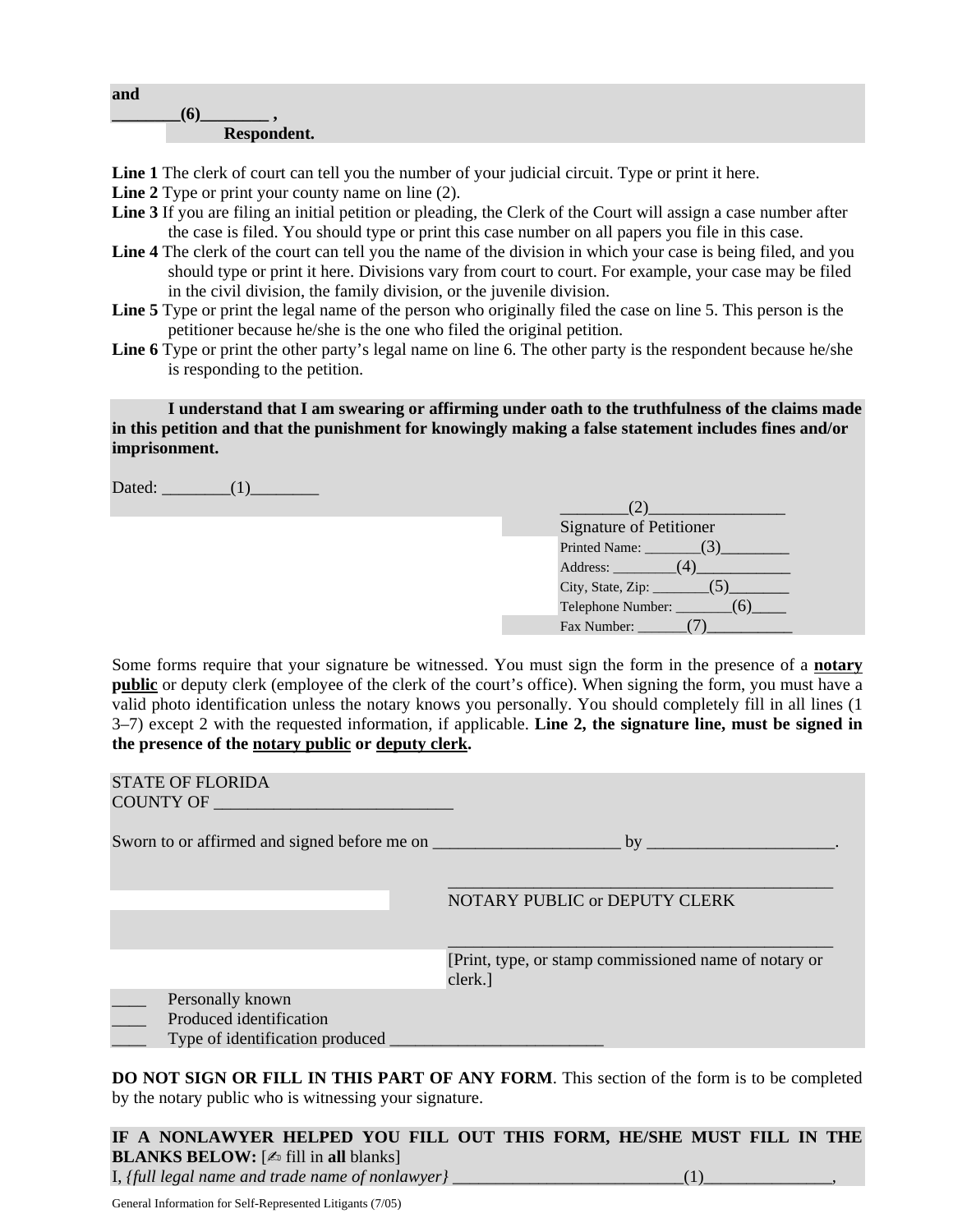| a nonlawyer, located at [street]                | $\left\{CltV\right\}$ (3)               |
|-------------------------------------------------|-----------------------------------------|
| $\{state\}$ (4) $\qquad \qquad , \{phone\}$ (5) | $\qquad \qquad$ , helped $\{name\}$ (6) |
| who is the petitioner, fill out this form.      |                                         |

This section should be completed by anyone who helps you fill out these forms but is **not** an attorney who is a member in good standing of The Florida Bar, which means that he or she is not licensed to practice law in Florida.

| Line 1      | The <b>nonlawyer</b> who helps you should type or print his or her name on line 1.    |
|-------------|---------------------------------------------------------------------------------------|
| Lines $2-5$ | The nonlawyer's address and telephone number should be typed or printed on lines 2–5. |
| Line 6      | Your name should be typed or printed on line 6.                                       |

In addition, a **Disclosure from Nonlawyer**, Florida Family Law Rules of Procedure Form 12.900 (a), should be completed if a nonlawyer assists you. The disclosure is available as a family law form and should be completed before the nonlawyer helps you. This is to be sure that you understand the role and limitations of a nonlawyer. You and the nonlawyer should keep a copy of this disclosure for your records.

#### **FAMILY LAW GLOSSARY OF COMMON TERMS AND DEFINITIONS**

#### **Note: The following definitions are intended to be helpful, BUT they are not intended to constitute legal advice or address every possible meaning of the term(s) contained in this glossary.**

**Affidavit** - a written statement in which the facts stated are sworn or affirmed to be true.

**Answer** - written response by a respondent that states whether he or she admits (agrees with) or denies (disagrees with) the allegations in the petition. Any allegations not specifically denied are considered to be admitted.

**Appeal** - asking a district court of appeal to review the decision in your case. There are strict procedural and time requirements for filing an appeal.

**Asset** - everything owned by you or your spouse, including property, cars, furniture, bank accounts, jewelry, life insurance policies, businesses, or retirement plans. An asset may be marital or nonmarital, but that distinction is for the court to determine if you and your spouse do not agree.

**Attorney** - a person with special education and training in the field of law who is a member in good standing of The Florida Bar and licensed to practice law in Florida. An attorney is the only person who is allowed to give you legal advice. An attorney may file your case and represent you in court, or just advise you of your rights before you file your own case. In addition to advising you of your rights, an attorney may tell you what to expect and help prepare you for court. In family law matters, you are not entitled to a court-appointed lawyer, like a public defender in a criminal case. However, legal assistance is often available for those who are unable to hire a private attorney. You may consult the yellow pages of the telephone directory for a listing of legal aid or lawyer referral services in your area, or ask your local clerk of court or family law intake staff what services are available in your area. You may also obtain information from the Florida Supreme Court's Internet site located at [http://www.flcourts.org/courts/supct.](http://www.flcourts.org/courts/supct)

**Bond** - money paid to the clerk of court by one party in a case, to be held and paid to an enjoined party in the event that the first party causes loss or damage of property as a result of wrongfully enjoining the other party.

**Central Governmental Depository** - the office of the clerk of court that is responsible for collecting and disbursing court-ordered alimony and child support payments. The depository also keeps payment records and files judgments if support is not paid.

**Certificate of Service** - a document that must be filed whenever a form you are using does not contain a statement for you to fill in showing to whom you are sending copies of the form. Florida Supreme Court Approved Family Law Form 12.914 is the certificate of service form and contains additional instructions.

General Information for Self-Represented Litigants (7/05)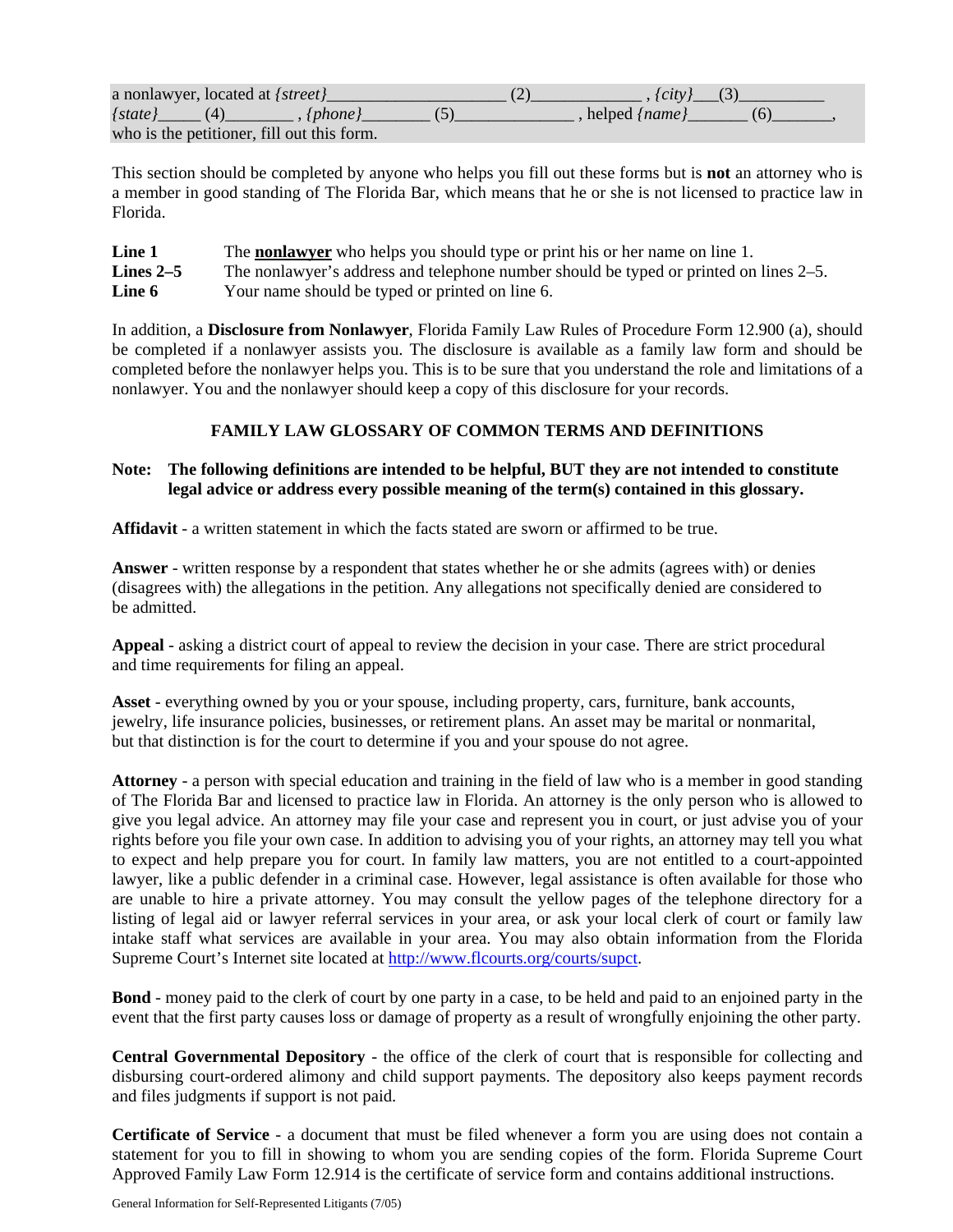**Certified Copy** - a copy of an order or final judgment, certified by the clerk of the circuit court to be an authentic copy.

**Certified Mail** - mail which requires the receiving party to sign as proof that they received it.

**Child Support** - money paid from one parent to the other for the benefit of their dependent or minor child(ren).

**Clerk of the Circuit Court** - elected official in whose office papers are filed, a case number is assigned, and case files are maintained. The clerk's office usually is located in the county courthouse.

**Constructive Service** - notification of the other party by newspaper publication or posting of notice at designated places when the other party cannot be located for personal service. You may also be able to use constructive service when the other party lives in another state. Constructive service is also called "service by publication." However, when constructive service is used, the relief the Court may grant is limited. For more information on service, see the instructions for Florida Family Law Rules of Procedure Forms 12.910(a) and 12.913(b) and Florida Supreme Court Approved Family Law Form 12.913(a).

**Contested Issues** - any or all issues upon which the parties are unable to agree and which must be resolved by the judge at a hearing or trial.

**Contingent Asset** - an asset that you **may** receive or get later, such as income, tax refund, accrued vacation or sick leave, a bonus, or an inheritance.

**Contingent Liability** - a liability that you **may** owe later, such as payments for lawsuits, unpaid taxes, or debts that you have agreed or guaranteed to pay if someone else does not.

**Counterpetition** - a written request to the court for legal action, which is filed by a respondent after being served with a petition.

**Default** - a failure of a party to respond to the pleading of another party. This failure to respond may allow the court to decide the case without input from the party who did not appear or respond.

#### **Delinquent** - late.

**Dependent Child(ren)** - child(ren) who depend on their parent(s) for support either because they are under the age of 18, they have a mental or physical disability that prevents them from supporting themselves, or they are in high school while between the ages of 18 and 19 and are performing in good faith with reasonable expectation of graduation before the age of 19.

**Deputy Clerk** - an employee of the office of the clerk of court, which is usually located in the county courthouse or a branch of the county courthouse.

**Dissolution of Marriage** - divorce; a court action to end a marriage.

**Enjoined** - prohibited by the court from doing a specific act.

**Ex Parte** - communication with the judge by only one party. In order for a judge to speak with either party, the other party must have been properly notified and have an opportunity to be heard. If you have something you wish to tell the judge, you should ask for a hearing or file information in the clerk of court's office, with certification that a copy was sent to the other party.

**Family Law Intake Staff** - a court's employee(s) who is (are) available to assist you in filing a family law case. Family law intake staff are not attorneys and cannot give legal advice. They may only assist you with filling out the form(s). Your local clerk's office can tell you if your county has such assistance available.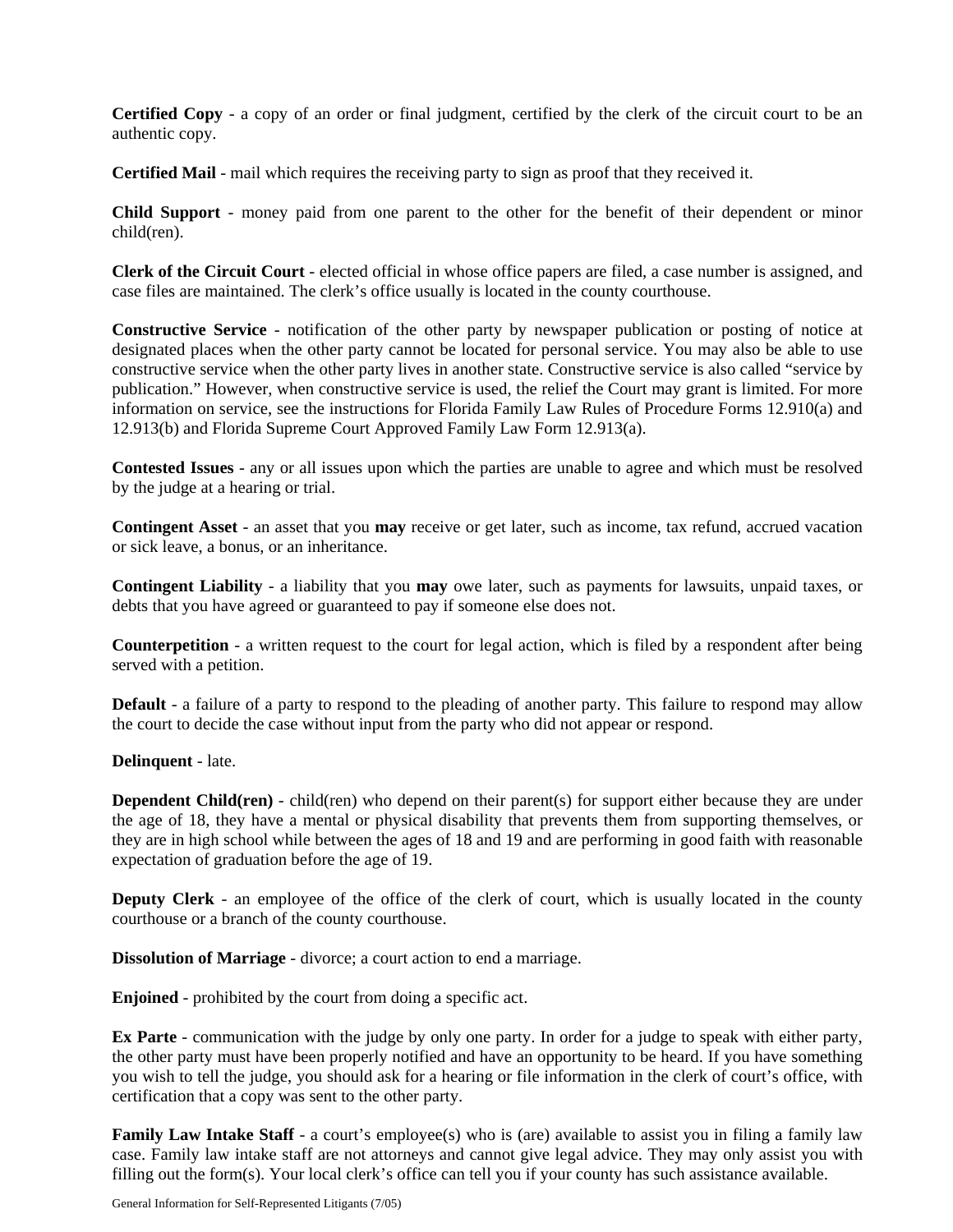**Filing** – delivering a petition, response, motion, or other pleading in a court case to the clerk of court's office.

Filing Fee - an amount of money, set by law, that the petitioner must pay when filing a case. If you cannot afford to pay the fee, you must file an **Application for Determination of Civil Indigent Status**, to ask the clerk to file your case without payment of the fee. This form can be obtained from the clerk's office.

**Final Hearing** - trial in your case.

**Financial Affidavit** - a sworn statement that contains information regarding your income, expenses, assets, and liabilities.

**Final Judgment** - a written document signed by a judge and recorded in the clerk of the circuit court's office that contains the judge's decision in your case.

**Guardian ad Litem** - a neutral person who may be appointed by the court to evaluate or investigate your child's situation, and file a report with the court about what is in the best interests of your child(ren). Guardians do not "work for" either party. The guardian may interview the parties, visit their homes, visit the child(ren)'s school(s) and speak with teachers, or use other resources to make their recommendation.

**Hearing** - a legal proceeding before a judge or designated officer (general magistrate or hearing officer) on a motion.

**Judge** - an elected official who is responsible for deciding matters on which you and the other parties in your case are unable to agree. A judge is a neutral person who is responsible for ensuring that your case is resolved in a manner which is fair, equitable, and legal. **A judge is prohibited by law from giving you or the other party any legal advice, recommendations, or other assistance, and may not talk to either party unless both parties are present, represented, or at a properly scheduled hearing.**

**Judicial Assistant** - the judge's personal staff assistant.

**Liabilities** - everything owed by you or your spouse, including mortgages, credit cards, or car loans. A liability may be marital or nonmarital, but that distinction is for the court to determine if you and your spouse do not agree.

**Lump Sum Alimony** - money ordered to be paid by one spouse to another in a limited number of payments, often a single payment.

**Mandatory Disclosure** - items that must be disclosed by both parties except those exempted from disclosure by Florida Family Law Rule 12.285.

**Marital Asset** - generally, anything that you and/or your spouse acquired or received (by gift or purchase) during the marriage. For example, something you owned before your marriage **may** be nonmarital. An asset may only be determined to be marital by agreement of the parties or determination of the judge.

**Marital Liability** - generally, any debt that you and/or your spouse incurred during the marriage. A debt may only be determined to be nonmarital by agreement of the parties or determination of the judge.

**Mediator** - a person who is trained and certified to assist parties in reaching an agreement before going to court. Mediators do not take either party's side and are not allowed to give legal advice. They are only responsible for helping the parties reach an agreement and putting that agreement into writing. In some areas, mediation of certain family law cases may be required before going to court.

**Modification** - a change made by the court in an order or final judgment.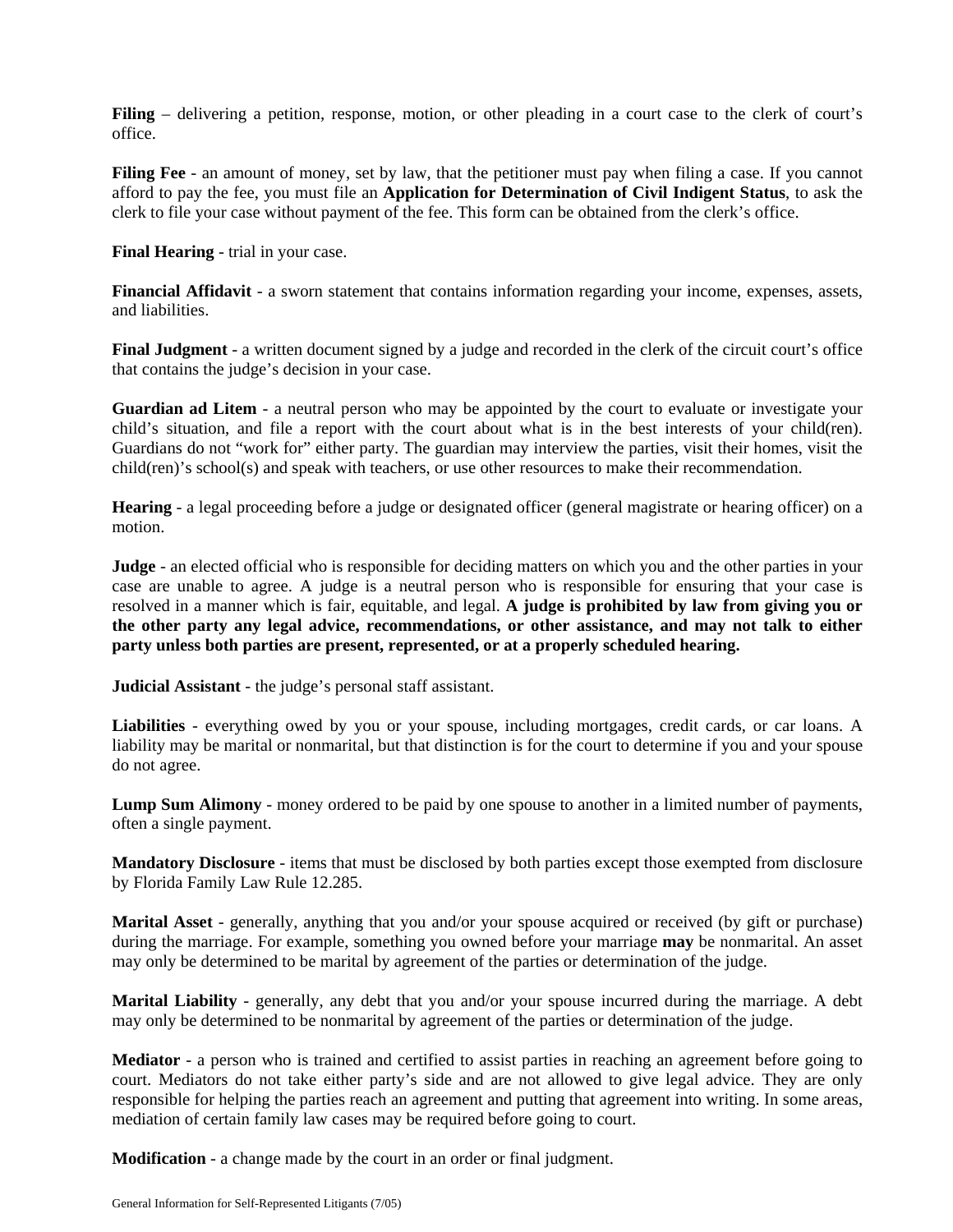**Motion** - a request made to the court, other than a petition.

**No Contact** - a court order directing a party not speak to, call, send mail to, visit, or go near his or her spouse, ex-spouse, child(ren), or other family member.

**Nonlawyer** - a person who is not a member in good standing of The Florida Bar.

**Nonmarital Asset** - generally, anything owned separately by you or your spouse. An asset may only be determined to be nonmarital by either agreement of the parties or determination of the judge.

**Nonmarital Liability** - generally, any debt that you or your spouse incurred before your marriage or since your separation. A debt may only be determined to be nonmarital by either agreement of the parties or determination of the judge.

**Nonparty** - a person who is not the petitioner or respondent in a court case.

**Notary Public** - a person authorized to witness signatures on court related forms.

**Obligee** - a person to whom money, such as child support or alimony, is owed.

**Obligor** - a person who is ordered by the court to pay money, such as child support or alimony.

**Order** - a written decision signed by a judge and filed in the clerk of the circuit court's office, that contains the judge's decision on part of your case, usually on a motion.

#### **Original Petition** - see **Petition**.

**Parenting Course** - a class that teaches parents how to help their child(ren) cope with divorce and other family issues.

Party - a person involved in a court case, either as a petitioner or respondent.

**Paternity Action** - A lawsuit used to determine whether a designated individual is the father of a specific child or children.

**Payor** - an employer or other person who provides income to an obligor.

**Permanent Alimony** - spousal support ordered to be paid at a specified, periodic rate until modified by a court order, the death of either party, or the remarriage of the Obligee, whichever occurs first.

**Personal Service** - when a summons and a copy of a petition (or other pleading) that has been filed with the court are delivered by a deputy sheriff or private process server to the other party. Personal service is required for all petitions and supplemental petitions.

**Petition** - a written request to the court for legal action, which begins a court case.

**Petitioner** - the person who files a petition that begins a court case.

**Pleading** - a formal written statement of exactly what a party wants the court to do in a lawsuit or court action.

**Primary Residence** - the home in which the child(ren) spends most of his/her (their) time.

**Pro Se Litigant** - a person who appears in court without the assistance of a lawyer.

#### **Pro Se Coordinator** - see **Family Law Intake Staff**.

General Information for Self-Represented Litigants (7/05)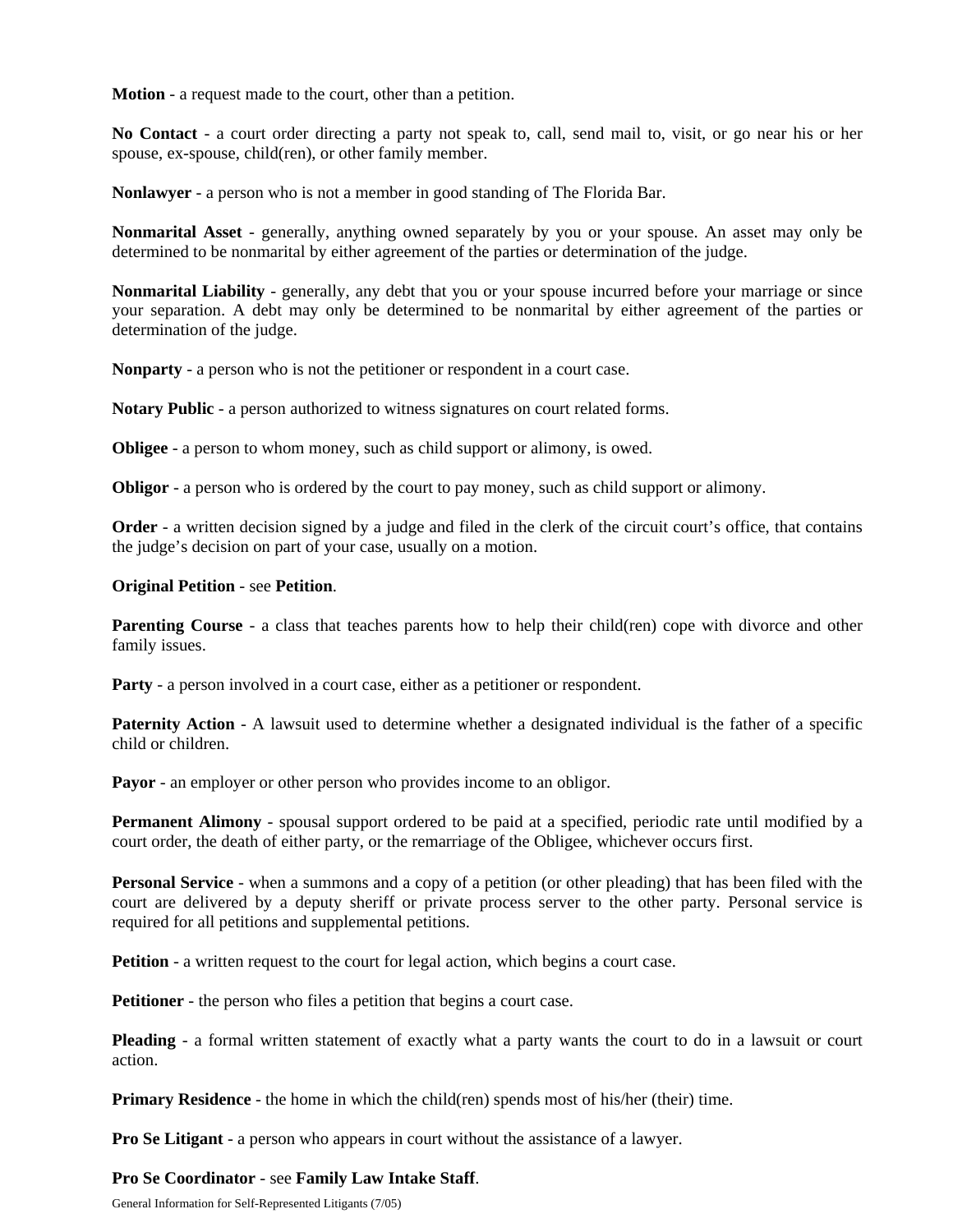**Reasonable Visitation** - visitation between the nonresidential parent and child(ren) that provides frequent and unhampered contact with the child(ren). Such visitation is designed to encourage a close and continuing relationship with due regard for educational commitments of child(ren), any health or social factors of the child(ren), business and personal commitments of both parents, and home arrangements of both parents.

**Rehabilitative Alimony** - spousal support ordered to be paid for a limited period of time to allow one of the parties an opportunity to complete a plan of education or training, according to a rehabilitative plan accepted by the court, so that he or she may better support himself or herself.

**Respondent** - the person who is served with a petition requesting some legal action against him or her.

**Rotating Custody** - physical custody of child(ren) after divorce, which is alternated between the mother and father at specified periods of time, as determined by the court. Rotating custody allows each parent equal time with the child(ren).

**Scientific Paternity Testing** - a medical test to determine who is the father of a child.

**Secondary Residential Responsibility (Visitation)** - the time that the parent with whom the child(ren) does (do) not have primary residence spends with the child(ren).

**Service** - the delivery of legal documents to a party. This must be accomplished as directed by Florida Family Law Rules 12.070 and 12.080.

**Shared Parental Responsibility** - an arrangement under which both parents have full parental rights and responsibilities for their child(ren), and the parents make major decisions affecting the welfare of the child(ren) jointly. Shared Parental Responsibility is presumptive in Florida.

**Sole Parental Responsibility** - a parenting arrangement under which the responsibility for the minor child(ren) is given to one parent by the court, with or without rights of visitation to the other parent.

**Specified Visitation** - a parenting arrangement under which a specific schedule is established for the visitation and exchange of the child(ren).

**Spouse** - a husband or wife.

**Supervised Visitation** - a parenting arrangement under which visitation between a parent and his or her child(ren) is supervised by either a friend, family member, or a supervised visitation center.

**Supplemental Petition** - a petition that may be filed by either party after the judge has made a decision in a case and a final judgment or order has been entered. For example, a supplemental petition may be used to request that the court modify the previously entered final judgment or order.

**Trial** - the final hearing in a contested case.

**Uncontested** - any and all issues on which the parties are able to agree and which are part of a marital settlement agreement.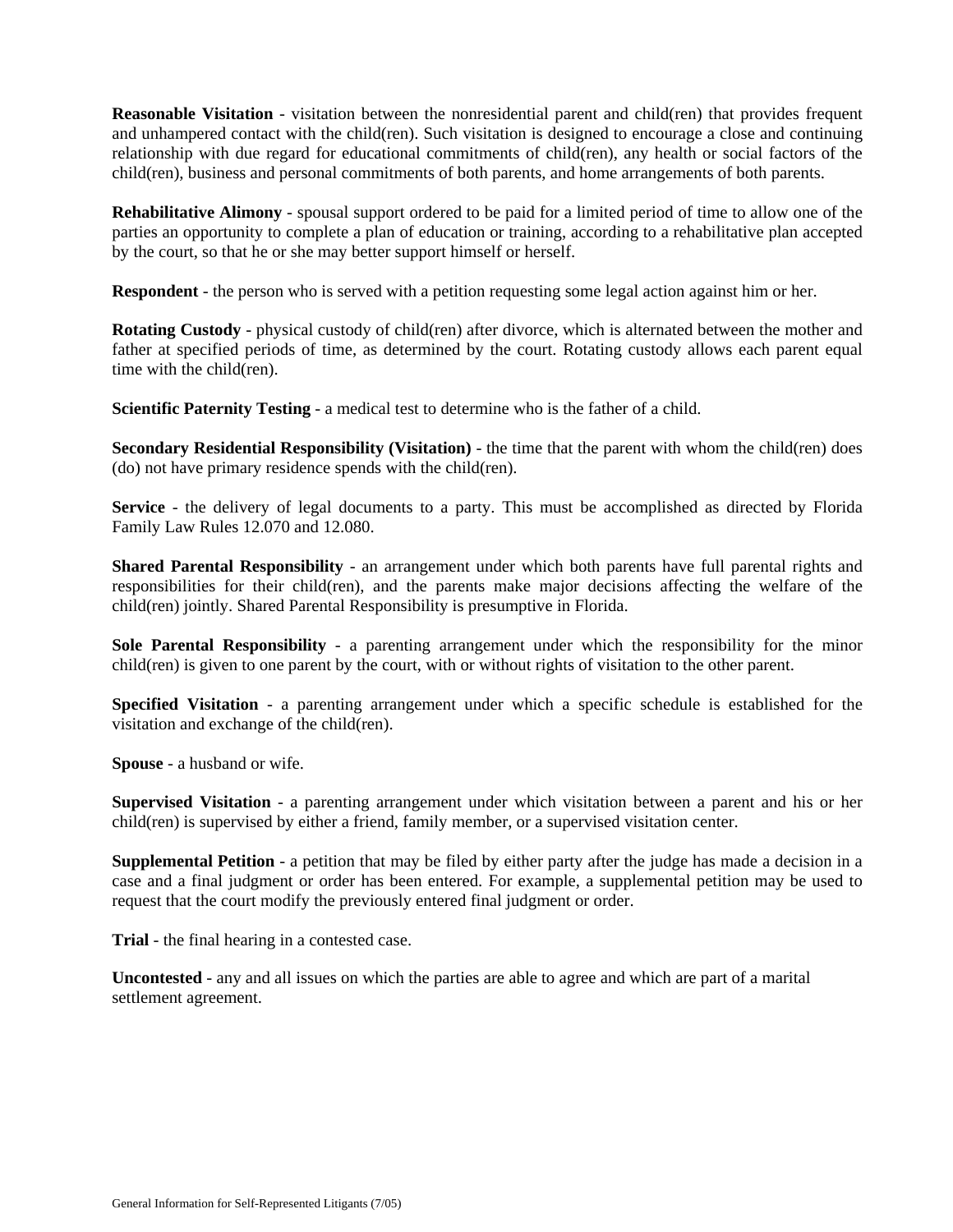#### **Administrative Office of the Courts The Sixth Judicial Circuit of Florida (727)582-7200**

## *How can I keep my address confidential in a court case if I am in fear of domestic violence?*

*Question:* I am in fear of domestic violence from my spouse or another party in my court case. What do I have to do if I want to keep my address confidential?

*Answer:* In a domestic or repeat violence injunction case, the clerk of court has procedures in place to keep your address confidential. If a party in the injunction case properly files their pleadings at the domestic violence desk, the clerk will send you the copies of their pleadings so that you are properly notified of the filing and the hearing.

*In most types of proceedings, the confidential address procedure through the clerk is not available* because parties are required to copy other parties with pleadings filed in the case. In addition to sending copies of all pleadings, the moving party must prepare a notice of hearing and send it to all parties in the case.

If you do not want the other party(s) to have your home address you can consider the following:

- 1. Obtain a post office box. The post office cannot reveal the true address of a post office box owner, who is a private person and not a business, without a court order.
- 2. Ask your employer if you may use your work address to receive mail on your court case and as your service address for personal service.
- 3. If you are a victim of domestic violence or the guardian of an adult, minor child or impaired person who is a victim of domestic violence, you may inquire about the Address Confidentiality Program (ACP) with the Florida Attorney General's Office. You will be interviewed for acceptance into the program. Please call the Florida Attorney General at 1-800-226-6667 (local # 850-414-3300, TDD/TTY users may use the Florida Relay service at 1-800-955-8771) for information on setting up the interview.

*How the program works:* If you are accepted into the ACP program you will be given a substitute address to use for your mailing and legal process service address. The Attorney General will be the only one who has your real address. All first class mail sent, or legal process served, to the substitute ACP address will be forwarded to you by the Attorney General's Office. Your acceptance into the program is for a set period of time, is revocable, and must be renewed upon expiration. If you are accepted into the ACP program you will be given an identification card. It is your responsibility to determine who will get your actual address and who will get your ACP address. Government agencies are required to accept your ACP address but if you have previously given your actual address, they may not have to replace it with your substitute address.

The courts may order you to reveal your true address during a court case. Be aware that many government agencies share information and if you have given your true address to one, it may be shared with other agencies. Federal agencies and private businesses are not required to accept your ACP address but many will do so. Certain agencies, such as law enforcement, have the right to access your true address for certain reasons. A false or incorrect application under this program constitutes a second degree misdemeanor.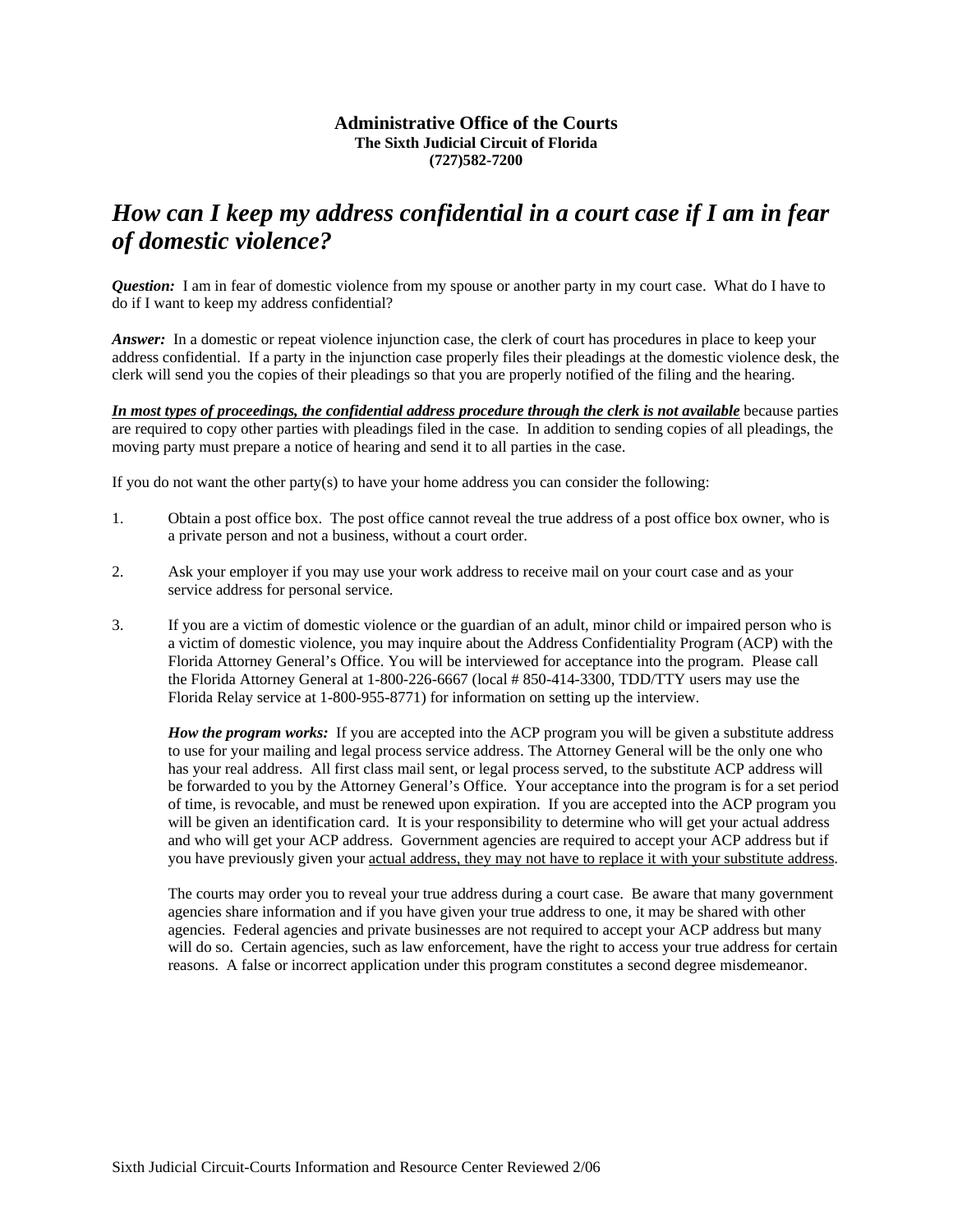|  |  | Administrative Office of the Courts $\Phi$ The Sixth Judicial Circuit of Florida $\Phi$ 727-582-7200 |  |  |
|--|--|------------------------------------------------------------------------------------------------------|--|--|
|--|--|------------------------------------------------------------------------------------------------------|--|--|

| Company Name                                                     | Web Address                                                 | Fee?                                              | Description                                                                                                                                                                                                | Contact info                                                                                                                                                                                    |
|------------------------------------------------------------------|-------------------------------------------------------------|---------------------------------------------------|------------------------------------------------------------------------------------------------------------------------------------------------------------------------------------------------------------|-------------------------------------------------------------------------------------------------------------------------------------------------------------------------------------------------|
| <b>AMA Physician</b><br>Search                                   | http://www.ama-<br>assn.org/aps/amahg.htm                   | Free                                              | Licensing records for doctors<br>in many states. By name or<br>specialty.                                                                                                                                  | N/A                                                                                                                                                                                             |
| AnyWho                                                           | http://www.anywho.com/                                      | Free                                              | Offers name search and<br>reverse lookup (by phone<br>number) also does search for<br>personal web pages, etc.                                                                                             | N/A                                                                                                                                                                                             |
| Background<br><b>Check Gateway</b>                               | http://www.backgroundcheckgate<br>way.com/directories.html  | Fee<br>based<br>services<br>& free<br>stuff       | Large variety of links to<br>useful information including<br>state bankruptcy courts,<br>Birth/Death Records,<br>Embassies, lots here.                                                                     | Phone:<br>202-408-7025                                                                                                                                                                          |
| Beatriceonline                                                   | http://www.beatriceonline.com/di<br>rectories resources.htm | Various                                           | Lots of different resources<br>here, many foreign<br>directories.                                                                                                                                          | N/A                                                                                                                                                                                             |
| <b>Bigfoot</b>                                                   | http://www.bigfoot.com/                                     | Free                                              | White pages search and<br>more.                                                                                                                                                                            | N/A                                                                                                                                                                                             |
| Canada 411<br>(Lycos)                                            | http://canada411.sympatico.ca/                              | Free                                              | <b>ENGLISH/FRENCH</b><br><b>LANGUAGE</b> telephone<br>directory for Canada.                                                                                                                                | N/A                                                                                                                                                                                             |
| Computrace                                                       | http://www.amerifind.com/                                   | varies,<br>\$15.00<br>$&$ up.                     | Search by social security<br>number, date of birth, old<br>address or name, adoptions,<br>others.                                                                                                          | E-Mail:<br>Computrace45@Amerifi<br>nd.com                                                                                                                                                       |
| <b>Flips Vital Record</b><br>Resources                           | http://www.flips-search-<br>resources.com/vital.html        | $\overline{\mathcal{L}}$                          | Links to public records<br>several online, other<br>searches. UK & Canada<br>Searches.                                                                                                                     |                                                                                                                                                                                                 |
| <b>United States</b><br>Department of<br>Defense<br>Defense LINK | http://www.defenselink.mil/faq/pi<br>s/PC04MLTR.html        | Free to<br>family.<br>Small<br>fee for<br>others. | This site lists addresses for<br>locating individuals on<br>ACTIVE DUTY in any of<br>the United States Armed<br>Services.                                                                                  | N/A                                                                                                                                                                                             |
| Find a Friend                                                    | http://www.findafriend.com/                                 | $$20.00 -$<br>\$50.00                             | Many different searches<br>including Social Security,<br>last known address, birthday,<br>driver's license and death<br>records, possible neighbors<br>by last address, etc. Report<br>is e-mailed to you. | Find A Friend, 312<br>Vandalia Street,<br>Elgin, IL 60123<br>info@findafriend.com<br>For questions, phone<br>calls are taken 8:30 -<br>5:00 Central Standard<br>Time. Phone: 1-847-<br>741-5755 |
| Florida<br>Department of<br>Corrections                          | http://www.dc.state.fl.us/ActiveIn<br>mates/search.asp      | Free                                              | Locate prisoners in the<br>Florida prison system, also<br>gives a wealth of other<br>information.                                                                                                          | N/A                                                                                                                                                                                             |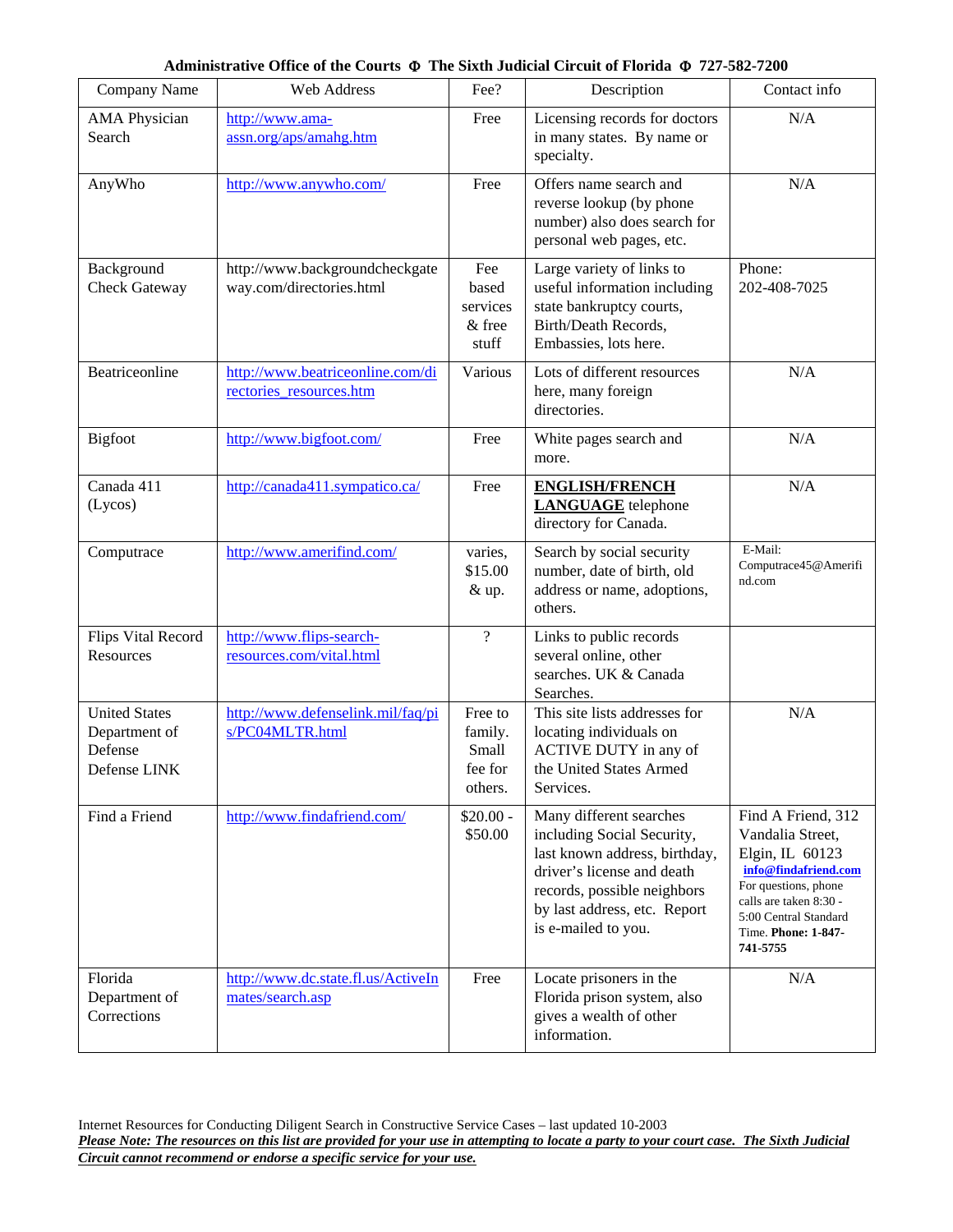| Freeality                                               | http://www.freeality.com/                                                          | Various                                        | Search engines and people<br>finders, including CELL<br>PHONE # search that can<br>return the current billing<br>address of the owner.     | webmaster@freality.com                  |
|---------------------------------------------------------|------------------------------------------------------------------------------------|------------------------------------------------|--------------------------------------------------------------------------------------------------------------------------------------------|-----------------------------------------|
| Google                                                  | http://directory.google.com/Top/S<br>ociety/People/Missing_People/                 | Links to<br>Free &<br>fee<br>based<br>searches | Variety of links to missing<br>person/person locator<br>resources.                                                                         | N/A                                     |
| Handilinks.com                                          | http://www.infospace.com/ 1 26<br>3GT1304MN3BGL info.handi/<br>ussearch/framed.htm | Various/<br>some<br>free                       | Collection of links to public<br>record searches, etc.                                                                                     | N/A                                     |
| InfoSpace-The<br><b>Ultimate Directory</b>              | http://www.infospace.com/                                                          | Free                                           | Telephone white/yellow page<br>search and reverse search<br>with phone number.<br>International Directories.                               | N/A                                     |
| Info USA.com                                            | http://www.infousa.com/homesite<br>/index.html                                     | Free                                           | United States white/yellow<br>pages search.                                                                                                | N/A                                     |
| Intelius<br>Intelifinder                                | http://find.intelius.com/?refer=27<br>&adword=public+records                       | Varies,<br>24 hr.<br>pass<br>available         | Public records source.<br>Criminal records, property<br>search, marriage records,<br>death records for US                                  | <b>Customer Service</b><br>425-454-6200 |
| Internet<br>@address.finder                             | http://www.iaf.net/                                                                | Free                                           | Multi-lingual white pages<br>search.                                                                                                       | N/A                                     |
| <b>KISW</b> Online                                      | http://www.kisw.com/reference/d<br>irectories.html                                 | Free                                           | This site has links to<br>telephone directories for<br>many foreign countries.<br>White pages, yellow pages,<br>business directories, etc. | N/A                                     |
| KnowX.com The<br><b>Ultimate People</b><br>Finder       | http://www.knowx.com/free/dead<br>beat.htm                                         | Varies                                         | A variety of searches are<br>available.                                                                                                    | N/A                                     |
| Lycos People Find                                       | http://www.whowhere.lycos.com/<br>Phone                                            | Free/fee<br>based                              | Directories for locating<br>people by name, e-mail, etc.<br>Also public records searches.                                                  | N/A                                     |
| Miscellaneous<br>Investigative<br>Resources             | http://www.birthfamily.com/inves<br>tigate.htm                                     | Various                                        | Page of numerous links to<br>private investigators and<br>telephone, e-mail searches,<br>investigative info, etc.                          | N/A                                     |
| Nedsite the<br><b>Ultimate People</b><br>Finder Website | http://www.nedsite.nl/search/peo<br>ple.htm                                        | Free/<br>some<br>may be<br>fee<br>based.       | International email and<br>telephone directories. Death/<br>cemetery records. Schools<br>and reunions. Lots here.                          | N/A                                     |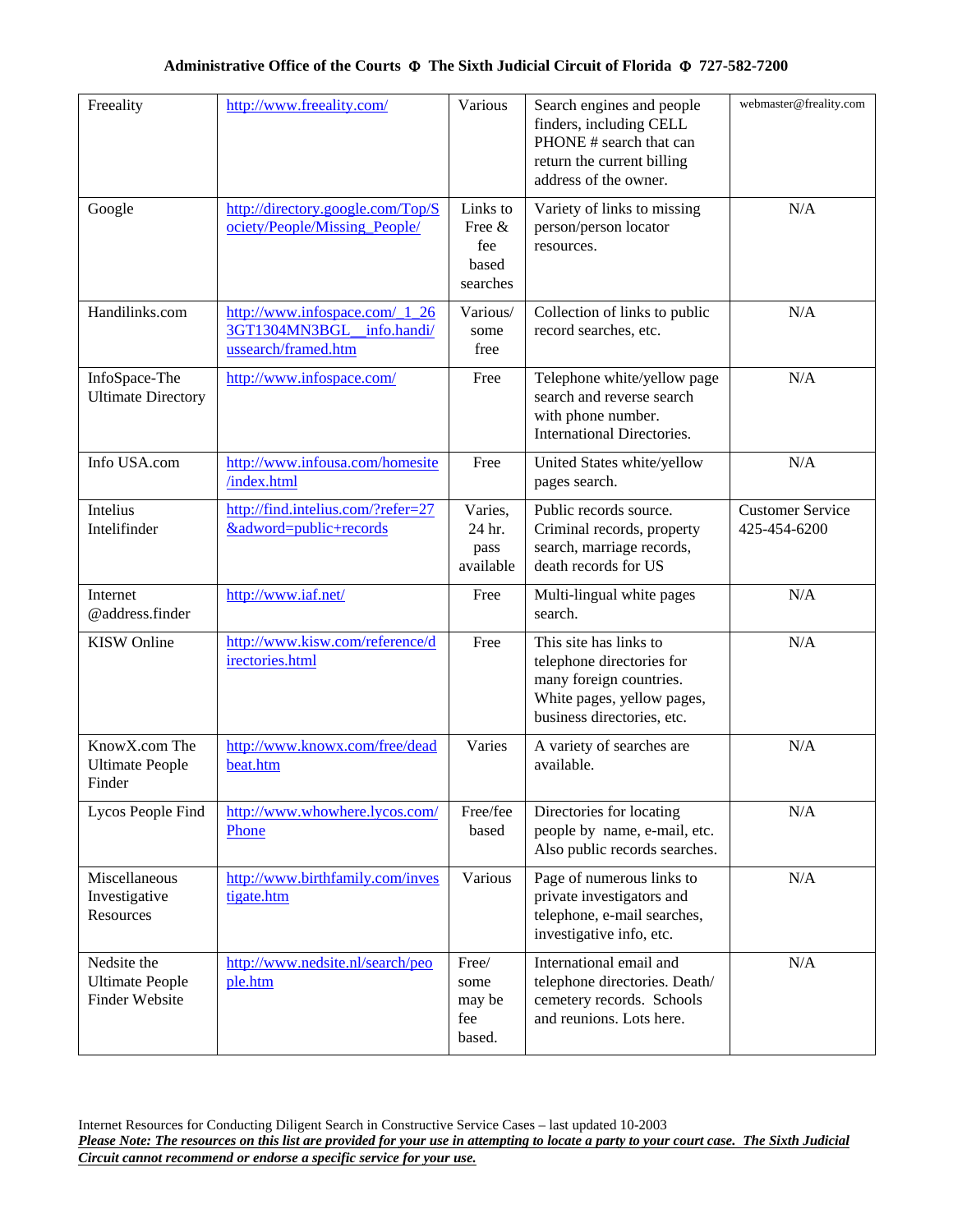| People Finder                                                | http://www.people-finder.com/                                  | under<br>\$40.00                                | Public record searches by<br>name, social security<br>number, etc.                                                                                                                            | E-mail:<br>customerservice@p<br>eople-finder.com |
|--------------------------------------------------------------|----------------------------------------------------------------|-------------------------------------------------|-----------------------------------------------------------------------------------------------------------------------------------------------------------------------------------------------|--------------------------------------------------|
| PeopleSpot.com                                               | http://www.peoplespot.com/                                     | Free?                                           | White/Yellow pages<br>searches, reverse directories.<br>Links to professional<br>associations. Much info<br>here.                                                                             | N/A                                              |
| Proteus Yellow &<br><b>White Pages</b><br>Searches           | http://rtiess.tripod.com/proteus/ye<br>llowpages.htm           | Free                                            | Yellow & White pages<br>searches. Lists other popular<br>directories.                                                                                                                         | N/A                                              |
| Primus (Canada)                                              | http://affiliate.yellow.ca/af/apl.f?<br>$p p=3&p$ lang=0       | Free                                            | Search Canadian white<br>pages.                                                                                                                                                               | N/A                                              |
| Search Systems                                               | http://www.searchsystems.net/                                  | Fee<br>based,<br>some<br>free                   | Links to public records by<br>county, state                                                                                                                                                   | N/A                                              |
| SearchBug.com                                                | http://www.searchbug.com/peopl<br>efinder/                     | Free<br>w/links<br>to fee<br>based<br>services. | Several different types of<br>free searches available and<br>also links to businesses that<br>charge a fee for searches.<br>Search links for STATE and<br>FEDERAL jail inmate<br>populations. | N/A                                              |
| SearchShark.com                                              | http://www.search-shark.com/                                   | Free &<br>fee<br>based                          | Info on finding people,<br>directories of courthouses<br>and state resources for<br>different types of<br>information.                                                                        | N/A                                              |
| Seeker                                                       | http://www.the-seeker.com/                                     | Free                                            | Large collection of different<br>search resources. Also a<br>public bulletin board.                                                                                                           | N/A<br>(multilingual)                            |
| Spies Online                                                 | http://www.spiesonline.net/decea<br>sed.shtml                  | Free?                                           | Several databases for<br>searching for information on<br>deceased persons. Also<br>person search resources.                                                                                   | N/A                                              |
| SSDI: Social<br><b>Security Death</b><br><b>Index Search</b> | http://www.ancestry.com/search/r<br>ectype/vital/ssdi/main.htm | Free                                            | This is a basic search of the<br>SSDI. This database only<br>contains the names of people<br>that the Social Security<br>Administration paid benefits<br>on after death.                      | N/A                                              |
| SuperPages.com                                               | http://www.bigyellow.com/                                      | Free                                            | White/Yellow pages search                                                                                                                                                                     | N/A                                              |
| Switchboard<br>Banyan Systems,<br>Inc.                       | http://www.switchboard.com/                                    | Free                                            | Search US telephone listings<br>nationwide by name. Also<br>search US telephone Yellow<br>page listings by business<br>name.                                                                  | N/A                                              |

Internet Resources for Conducting Diligent Search in Constructive Service Cases – last updated 10-2003 *Please Note: The resources on this list are provided for your use in attempting to locate a party to your court case. The Sixth Judicial Circuit cannot recommend or endorse a specific service for your use.*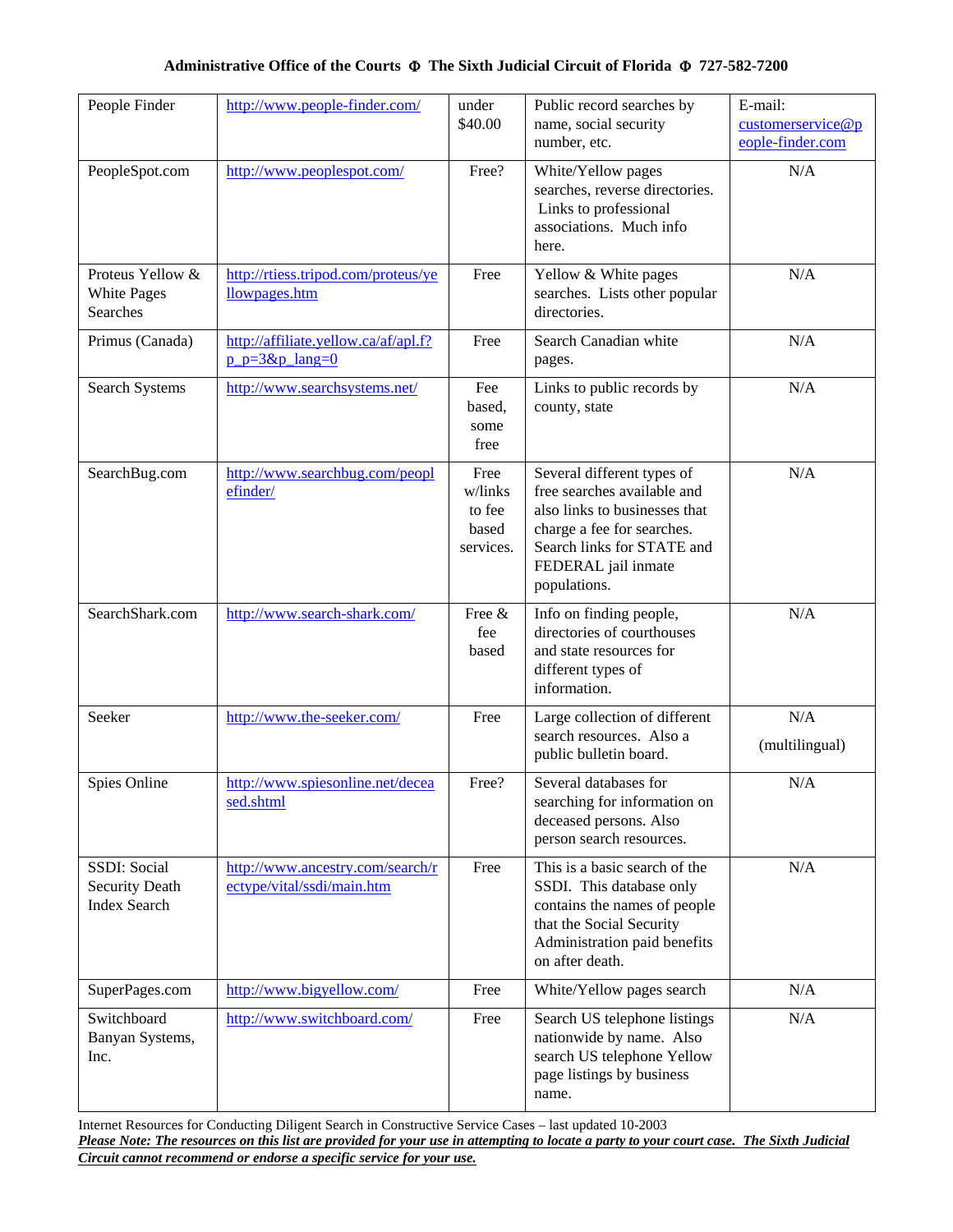| Administrative Office of the Courts �� The Sixth Judicial Circuit of Florida �� 727-582-7200 |  |  |  |  |  |
|----------------------------------------------------------------------------------------------|--|--|--|--|--|
|----------------------------------------------------------------------------------------------|--|--|--|--|--|

| Teldir.com                                                                                           | http://www.infobel.com/teldir/def<br>ault.asp             | Free                             | List of international<br>telephone directories on the<br>internet                                                                                             | N/A                                                                                                                                                            |
|------------------------------------------------------------------------------------------------------|-----------------------------------------------------------|----------------------------------|---------------------------------------------------------------------------------------------------------------------------------------------------------------|----------------------------------------------------------------------------------------------------------------------------------------------------------------|
| Uslocator.com                                                                                        | http://www.uslocator.com/                                 | Fee based<br>\$19.99 up          | Many types of searches.                                                                                                                                       | N/A                                                                                                                                                            |
| Vetfriends.com                                                                                       | http://www.vetfriends.com/affilia<br>tes.html             | Free?                            | Resources for locating<br>veterans of the armed<br>services.                                                                                                  | N/A                                                                                                                                                            |
| World E-mail<br>Directory                                                                            | http://www.worldemail.com/                                | Free                             | Search by partial name or<br>partial e-mail address. Also<br>links to other search engines.                                                                   | N/A                                                                                                                                                            |
| WhoWhere?                                                                                            | http://www.whowhere.lycos.com/                            | Free                             | Search for US telephone<br>listings by person's name,<br>international directories also.                                                                      | N/A                                                                                                                                                            |
| Write a<br>Prisoner.com                                                                              | http://writeaprisoner.com/prisone<br>r-inmate-locator.htm | Free?                            | Listing of all states that<br>provide a search engine to<br>locate prisoners jailed in that<br>state. Also addresses to<br>federal prisons and other<br>info. | WriteAPrisoner.com<br>P.O. Box 10<br>Edgewater, FL 32132<br><b>USA</b><br>Fax: 386-427-7407<br>e-mail us at:<br>General-<br>Information@write<br>aprisoner.com |
| Yahoo: People<br>Search                                                                              | http://www.yahoo.com/search/pe<br>ople                    | Free                             | White pages search, email<br>search.                                                                                                                          | N/A                                                                                                                                                            |
| <b>Yellow Pages</b><br>Superhighway                                                                  | http://www.bestyellow.com/                                | Free (fee<br>based<br>available) | Yellow pages search and<br>people searches USA $\&$<br>Canada.                                                                                                | N/A                                                                                                                                                            |
|                                                                                                      |                                                           | Other useful info                |                                                                                                                                                               |                                                                                                                                                                |
| EmbassyWeb                                                                                           | http://www.embpage.org/                                   | N/A                              | Embassy locator, links to<br>embassy web pages all over<br>the world. Multilingual.                                                                           | N/A                                                                                                                                                            |
| Embassies in<br>Washington D.C.                                                                      | http://www.embassy.org/embassi<br>$es/eep-1100.html$      | N/A                              | List of embassies in<br>Washington D.C. with links<br>to their web pages.                                                                                     | N/A                                                                                                                                                            |
| U.S. Department<br>of Justice, Federal<br>Bureau of Prisons,<br>National Institute<br>of Corrections | http://www.bop.gov/facilnot.html                          | N/A                              | Lists of Federal prisons with<br>addresses and phone<br>numbers. Information on<br>how to locate an inmate in<br>the Federal prison system.                   | N/A                                                                                                                                                            |
| Federal Bureau of<br>Prisons                                                                         | http://www.bop.gov/                                       | N/A                              | Inmate locator.                                                                                                                                               | $\rm N/A$                                                                                                                                                      |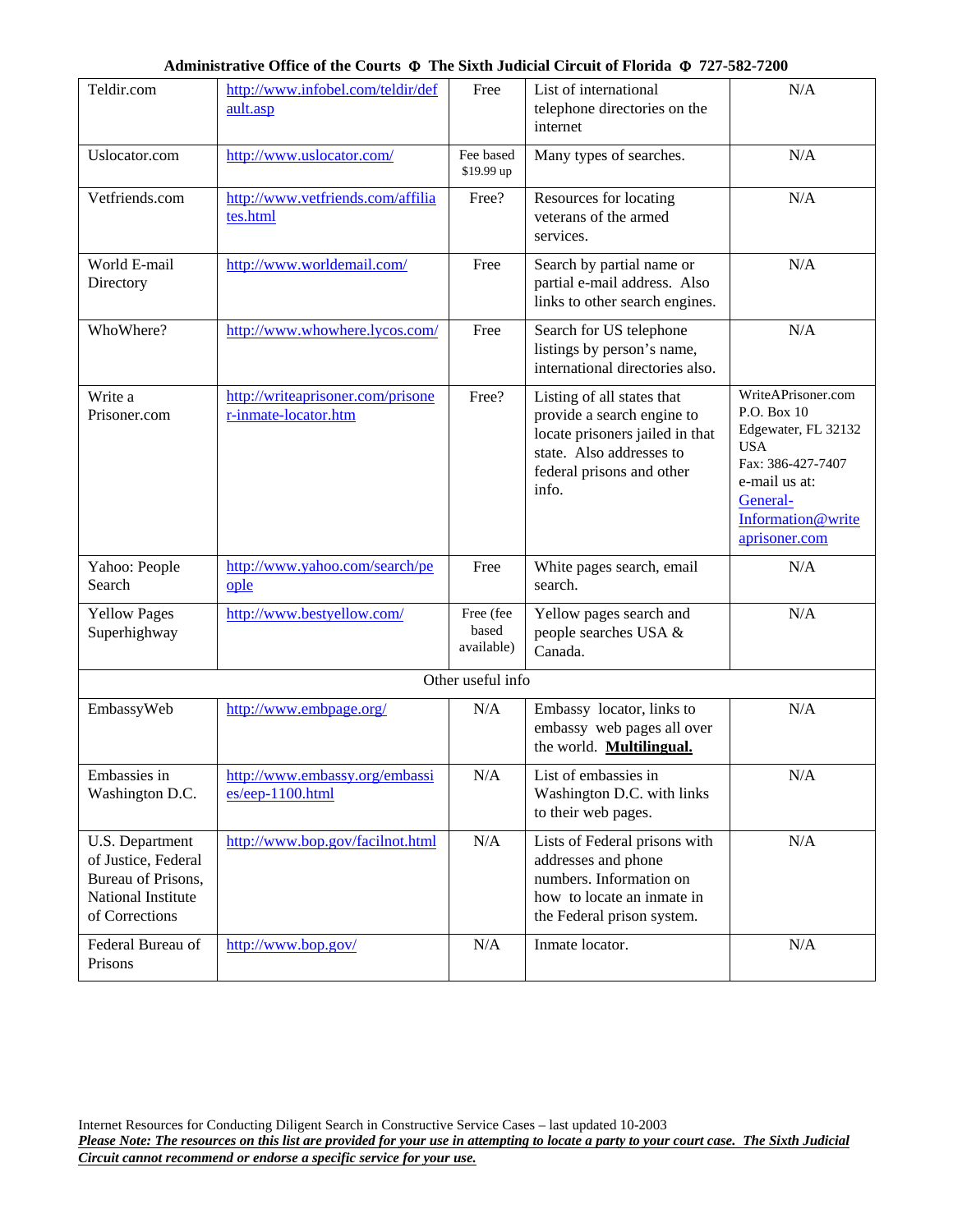## **POINTERS FOR SERVICE BY PUBLICATION OR POSTING IN DIVORCE ACTIONS**

**CAUTION**: The process of service by publication or posting is complicated and is best handled by a lawyer. These printed suggestions are not intended as complete instructions nor are they intended to substitute for legal advice. They have been prepared only to help avoid some common problems that prevent the Final Hearing from taking place when the Petitioner has failed to take some action required by law. It is important that you realize that these pointers will not tell you everything that you must do to ensure your divorce will be granted. **THESE POINTERS ONLY HELP PREVENT A FEW COMMON PROBLEMS.** 

I. The most common problem occurs when the Petitioner no longer knows where the Respondent is living, and the Petitioner files a sworn statement that he or she has made a diligent search and inquiry to discover the Respondent's address. Many Petitioners do not know that a "diligent search and inquiry" means that they must really search very thoroughly for the Respondent and follow all the leads that they discover in their search. The following is a list of actions the Court may find are reasonable for the Petitioner to take before filing a sworn statement that a "diligent search and inquiry" has been made.

- A. Ask the U.S. Postmaster in cities of Respondent's previously known residences for forwarding addresses under the Freedom of Information Act.
- B. Search phone directories of the cities and towns of Respondent's possible residence.
- C. Search public records of the tax collector and assessor.
- D. Search records of the Department of Highway Safety and Motor Vehicles.
- E. Inquire of persons in the neighborhoods where the Respondent formerly lived.
- F. Ask at utility companies, including water, sewer, cable, TV, and electric, in areas of likely residence.
- G. Contact the last known employer of Respondent. Ask about any addresses to which W-2 forms were mailed. If there is a pension or profit sharing plan, ask to what address any pension is to be mailed.
- H. Inquire of unions from which Respondent may have worked or which may govern his particular trade or craft.
- I. Inquire of regulatory agencies, including licensing agencies.
- J. Gather names and addresses of Respondent's relatives and contacts with those relatives and ask them all for any information that may lead to finding the Respondent. Petitioner should follow up any leads given, including searching for the Respondent in towns or cities to which he is known to have moved. Relatives include, but are not limited to, parents, brothers, sisters, aunts, uncles, cousins, nieces, nephews, grandparents, greatgrandparents, former inlaws, stepparents, and stepchildren.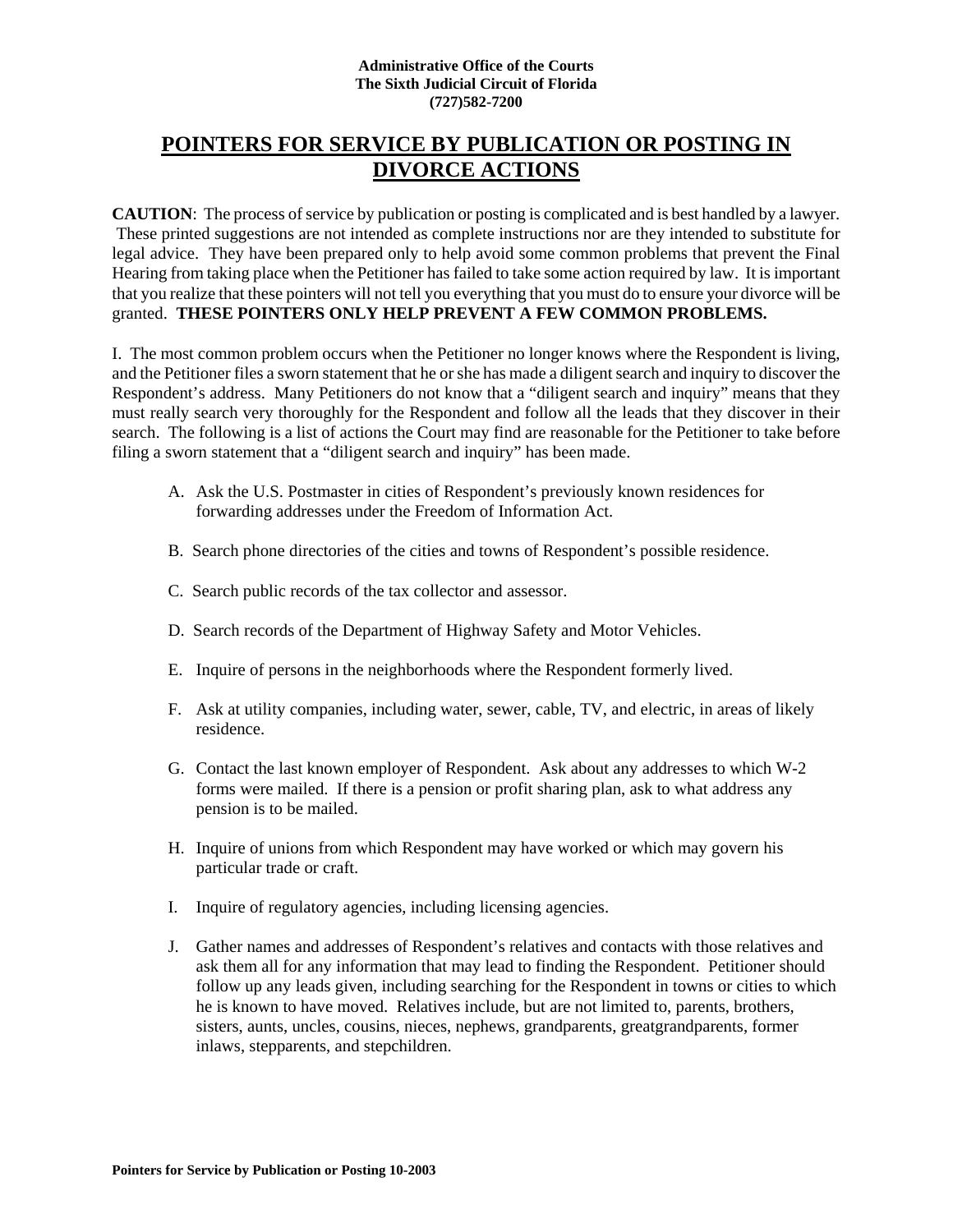- K. Inquire as to whether or not the Respondent may have passed away and, if so, the date and location.
- L. Inquire of law enforcement agencies at the last known residential area of Respondent, including Highway Patrol, State police, Department of Corrections.
- M. Inquire at hospitals in the last area in which the Respondent was known to live.
- N. Use services of private investigation agencies or similar "skip tracing" services.
- O. Search the Internet using such sites as www.database america.com/ and www.kisw.com/reference/directories.html and www.lycos.com/peoplefind/ and www.switchboard.com/. If you do not have access to the Internet, or are unfamiliar with its use, go to the public library and ask the librarian to help you.
- P. Write letters to the Armed Forces of the U.S. asking whether or not they have any information as to the Respondent. (This is also probably a prerequisite to any valid nonmilitary affidavit in cases where the Respondent is of age to serve and his whereabouts are unknown.)
- Q. Because of due process concerns, if the Respondent has never lived in Florida, the Court may require publication in the town of the Respondent's last known address, in addition to the required Florida publication.

This list is not necessarily complete, because the circumstances of each case may suggest that other actions are also reasonably necessary. The Petitioner should follow through on all leads that he or she discovers in making the search and should list in the affidavit all actions taken to try to locate the Respondent.

II. If, during your search for the Respondent, you locate the Respondent's address, you should have the Respondent served by personal service as provided for in Chapter 48 of the Florida Statutes. It will then be unnecessary to file the Affidavit of Diligent Search and Inquiry.

III. There are issues associated with divorce, such as alimony, child support, and distribution of real and personal property, which the Court might not be able to include in the Order it enters if you have served the Respondent by publication or posting. Legal advice is especially important if there is marital property or property of the Respondent in the State of Florida.

#### **THESE SUGGESTIONS ARE NOT INTENDED TO SUBSTITUTE FOR LEGAL ADVICE. IF YOU HAVE QUESTIONS ABOUT THE LAW AND SEEK LEGAL ADVICE, YOU MUST CONSULT A LAWYER.**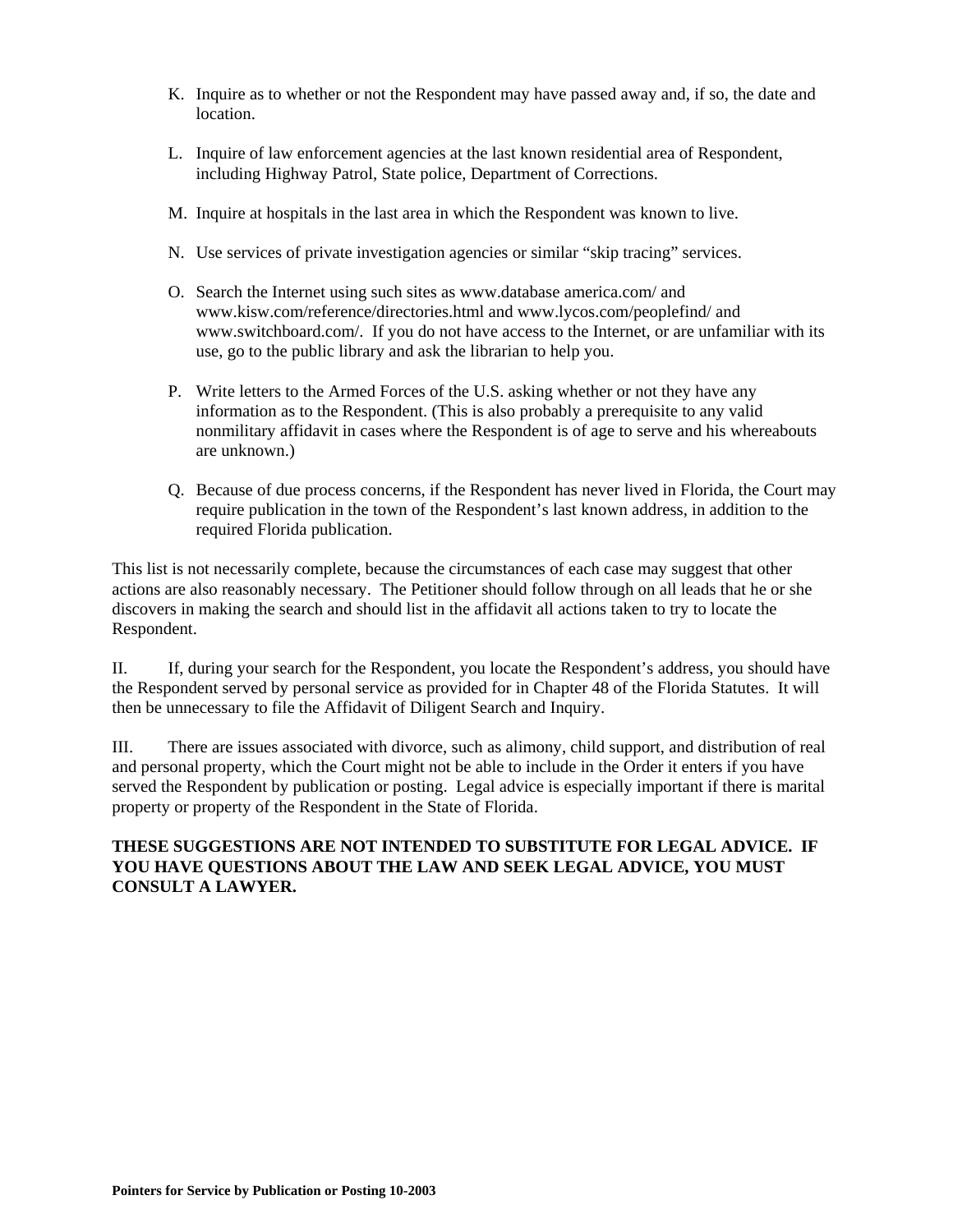#### **Administrative Office of the Courts** Φ **The Sixth Judicial Circuit of Florida** Φ **727-582-7200 South Pinellas County(St. Petersburg)**

 $\mathsf{r}$ 

|                              | South Pinelias County(St. Petersburg)                            |                                                                                           |
|------------------------------|------------------------------------------------------------------|-------------------------------------------------------------------------------------------|
| Name                         | Address                                                          | Telephone Number(s) or other information                                                  |
| Courts Information and       | Family law procedural assistance                                 | 727-582-7200 (walk-in assistance is not available)                                        |
| <b>Resource Center</b>       | & information on approved forms.                                 | Office hours 8 a.m .to Noon, 1 p.m. to 5 p.m. Monday - Friday.                            |
| Lawyer Referral Service      |                                                                  | 727-821-5450 (30 min. consultation with a lawyer for a small fee)                         |
| Legal Aid                    | <b>Bay Area Legal Services-West</b>                              | Bay Area Legal Services-West: 727-490-4040                                                |
| St. Petersburg               | 2600-9 <sup>th</sup> Street North, Ste. 401                      | Gulfcoast Legal Services: 727-821-0726                                                    |
|                              | St. Petersburg, FL 33704                                         | Community Law Program: 727-582-7402                                                       |
| St. Petersburg Courthouse    | 545-1 <sup>st</sup> Avenue North                                 | Clerk of Court: 727-582-7771                                                              |
|                              | St. Petersburg, FL 33701                                         | Child Support Automated Information Line: 727-464-4845                                    |
| <b>Alternative Dispute</b>   | Court ordered civil mediation and                                | Mediation/Arbitration: 727-464-4943, Family Mediation: 727-464-4947                       |
| <b>Resolution Programs</b>   | arbitration services.                                            |                                                                                           |
|                              |                                                                  | <b>North Pinellas County (Clearwater)</b>                                                 |
| <b>Clearwater Courthouse</b> | 315 Court Street                                                 | Clerk of Court: 727-464-3267                                                              |
|                              | Clearwater, FL 33756                                             | Child Support Automated Information Line: 727-464-4845                                    |
|                              |                                                                  | Clearwater Courthouse Legal Assistance Program: 727-464-3267                              |
| Courts Information and       | Family law procedural assistance                                 | 727-582-7200 (walk-in assistance is not available)                                        |
| <b>Resource Center</b>       | & information on approved forms.                                 | Office hours 8 a.m. to Noon, 1 p.m. to 5 p.m. Monday - Friday.                            |
| Lawyer Referral Service      |                                                                  | 727-461-4880 (30 minute consultation for a small fee)                                     |
| Legal Aid                    | <b>Gulfcoast Legal Services</b>                                  | 727-443-0657                                                                              |
| Clearwater                   | 314 S. Missouri Avenue, #109                                     |                                                                                           |
|                              | Clearwater, FL 33756                                             |                                                                                           |
| Pinellas County Information  | 315 Court Street<br>Clearwater, FL 33756                         | 727-464-3000                                                                              |
| <b>Alternative Dispute</b>   | Court ordered mediation and                                      | Mediation/Arbitration: 727-464-4943, Family Mediation: 727-464-4947                       |
| <b>Resolution Programs</b>   | arbitration services.                                            |                                                                                           |
|                              |                                                                  | Pasco County (New Port Richey & Dade City)                                                |
|                              | 7530 Little Road                                                 |                                                                                           |
| Clerk of Court-Civil         | New Port Richey, FL 34654                                        | 727-847-8176                                                                              |
| (New Port Richey)            |                                                                  | 727-847-2411                                                                              |
| Clerk of Court-Civil         | 38053 Live Oak Avenue<br>Dade City, FL 33523-3805                | 352-521-4517                                                                              |
| (Dade City)                  |                                                                  |                                                                                           |
| Legal Aid-Pasco              | <b>Bay Area Legal Services</b><br>Offices in New Port Richey and | New Port Richey: 727-847-5494                                                             |
|                              | Dade City                                                        | Dade City: 352-567-9044                                                                   |
| Pasco County General         | 38053 Live Oak Avenue                                            | 352-521-4274                                                                              |
| Information                  | Dade City, FL 33523-3805                                         |                                                                                           |
|                              |                                                                  | <b>Miscellaneous</b>                                                                      |
| Florida Dept. of Revenue     | Many offices statewide                                           | Child Support Enforcement: 800-622-5437                                                   |
| 211                          | Information and referral for a                                   | Dial 211 (24 hours per day, 7 days per week)                                              |
|                              | variety of state, local and private                              |                                                                                           |
|                              |                                                                  |                                                                                           |
|                              | services in the areas of health care,                            | Multilingual Internet page: http://www.211tampabay.com                                    |
|                              | psychological services, domestic                                 |                                                                                           |
|                              | violence, support groups, tutoring                               |                                                                                           |
|                              | and more.                                                        |                                                                                           |
| <b>Internet Pages</b>        | Florida Supreme Court http://www.flcourts.org,                   |                                                                                           |
|                              | Pinellas County Clerk of Court http://clerk.co.pinellas.fl.us/   |                                                                                           |
|                              | Sixth Judicial Circuit Court http://www.jud6.org,                |                                                                                           |
|                              | Sixth Judicial Circuit Family Division                           |                                                                                           |
|                              |                                                                  | http://www.jud6.org/GeneralInfo/AboutTheCircuit/AOC/Courtprograms/familyLaw/familylaw.htm |
| State of Florida FLSDU       | SDU                                                              | For income deducted support payments                                                      |
|                              | P.O. Box 8500<br>Tallahassee, FL 32314-8500                      | 1-877-769-0251 Toll free (you will need your case number and                              |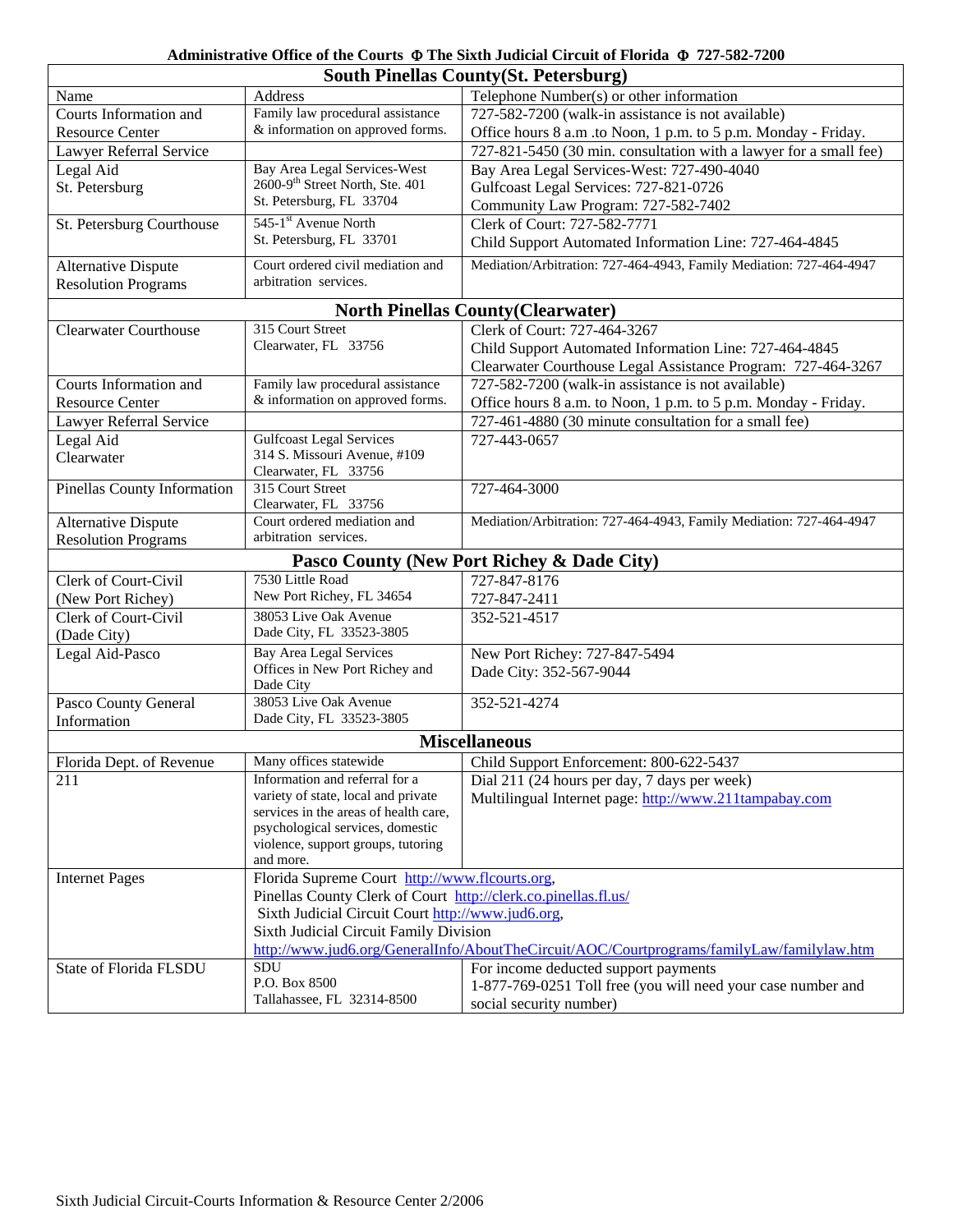#### INSTRUCTIONS FOR FLORIDA SUPREME COURT APPROVED FAMILY LAW FORM 12.913(a), NOTICE OF ACTION FOR DISSOLUTION OF MARRIAGE

#### **When should this form be used?**

This form may be used to obtain **constructive service** (also called service by publication) in a **dissolution of marriage** case if you do not know where your **spouse** lives or if your spouse lives outside Florida and you are unable to obtain **personal service**. However, if you use constructive service, the court may grant only limited relief because its jurisdiction is limited. For example, the court can grant your divorce but cannot decide issues of **child support**, spousal support (**alimony**), or division of property or debts. This is a complicated area of the law and you may wish to consult an attorney before using constructive service.

You should complete this form by typing or printing the appropriate information in black ink. You should insert your spouse's name and last known address and then **file** this form with the **clerk of the circuit court** in the county where your petition for dissolution of marriage was filed. You must also complete and file an **Affidavit of Diligent Search and Inquiry**, Florida Family Law Rules of Procedure Form 12.913(b). You should keep a copy for your records.

After the **Affidavit of Diligent Search and Inquiry**, Florida Family Law Rules of Procedure Form 12.913(b), is filed, the clerk will sign this form. The form must then be given to a qualified local newspaper to be published for four consecutive weeks. When in doubt, ask the clerk which newspapers in your area are "qualified." The newspaper will charge you for this service. If you cannot afford to pay the cost of publication of this notice in a qualified newspaper, you may ask the clerk to post the notice at a place designated for such postings. You will need to file an **Application for Determination of Civil Indigent Status,** which you can obtain from the clerk. If the clerk determines that you cannot afford these costs, the clerk will post the notice of action. In Dade, Broward, and Duval counties, you may ask the clerk to publish your notice without charge.

#### **Where can I look for more information?**

**Before proceeding, you should read "General Information for Self-Represented Litigants" found at the beginning of these forms.** For further information, see rule 12.070, Florida Family Law Rules of Procedure, and rule 1.070, Florida Rules of Civil Procedure.

#### **Special notes...**

If the other party fails to respond to your **petition** within the time limit stated in the notice of action that is published or posted, you are entitled to request a **default**. (See **Motion for Default**, Florida Supreme Court Approved Family Law Form 12.922(a), and **Default**, Florida Supreme Court Approved Family Law Form 12.922(b).)

Remember, a person who is NOT an attorney is called a nonlawyer. If a nonlawyer helps you fill out these forms, that person must give you a copy of **Disclosure from Nonlawyer**, Florida Family Law Rules of Procedure Form 12.900 (a), before he or she helps you. A nonlawyer helping you fill out these forms also **must** put his or her name, address, and telephone number on the bottom of the last page of every form he or she helps you complete.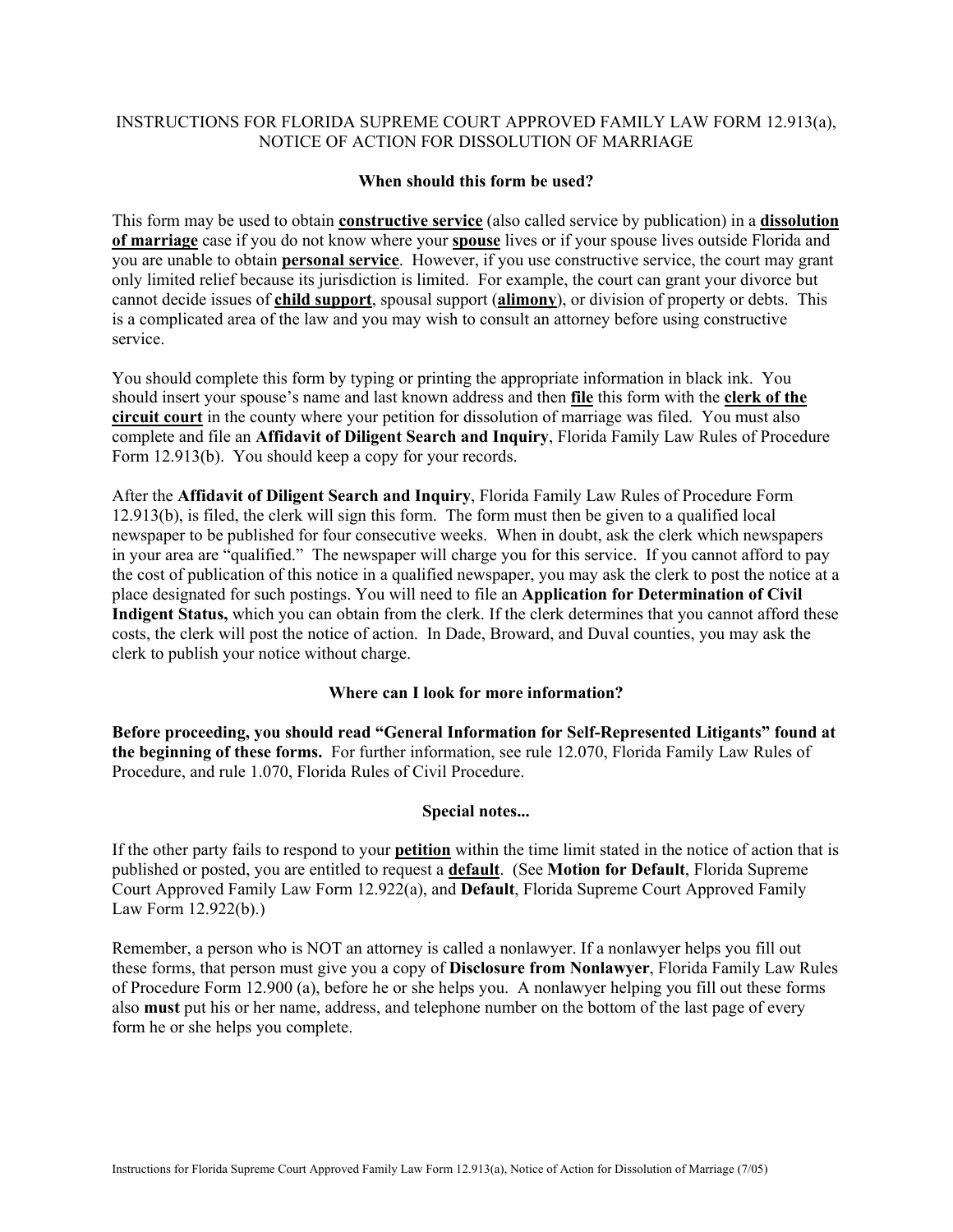## IN THE CIRCUIT COURT OF THE JUDICIAL CIRCUIT,

, where  $\mathcal{L} = \mathcal{L} \left( \mathcal{L} \right)$  , where  $\mathcal{L} \left( \mathcal{L} \right)$ 

IN AND FOR COUNTY, FLORIDA

Case No.: Division:

Petitioner

and

 , Respondent.

#### **NOTICE OF ACTION FOR DISSOLUTION OF MARRIAGE**

TO: *{name of Respondent} {Respondent's last known address}*

 YOU ARE NOTIFIED that an action has been filed against you and that you are required to serve a copy of your written defenses, if any, to it on *{name of Petitioner}* , whose address is  $\frac{1}{2}$ on or before *{date}* , and file the original with the clerk of this Court at *{clerk's address}* , where  $\mathcal{L} = \mathcal{L} \mathcal{L} = \mathcal{L} \mathcal{L} \mathcal{L} = \mathcal{L} \mathcal{L} \mathcal{L} \mathcal{L} \mathcal{L} \mathcal{L} \mathcal{L} \mathcal{L} \mathcal{L} \mathcal{L} \mathcal{L} \mathcal{L} \mathcal{L} \mathcal{L} \mathcal{L} \mathcal{L} \mathcal{L} \mathcal{L} \mathcal{L} \mathcal{L} \mathcal{L} \mathcal{L} \mathcal{L} \mathcal{L} \mathcal{L} \mathcal{L} \mathcal{L} \mathcal{L} \mathcal{L$ 

before service on Petitioner or immediately thereafter. **If you fail to do so, a default may be entered against you for the relief demanded in the petition.**

**Copies of all court documents in this case, including orders, are available at the Clerk of the Circuit Court's office. You may review these documents upon request.** 

 **You must keep the Clerk of the Circuit Court's office notified of your current address. (You may file Notice of Current Address, Florida Supreme Court Approved Family Law Form 12.915.) Future papers in this lawsuit will be mailed to the address on record at the clerk's office.** 

 **WARNING: Rule 12.285, Florida Family Law Rules of Procedure, requires certain automatic disclosure of documents and information. Failure to comply can result in sanctions, including dismissal or striking of pleadings.**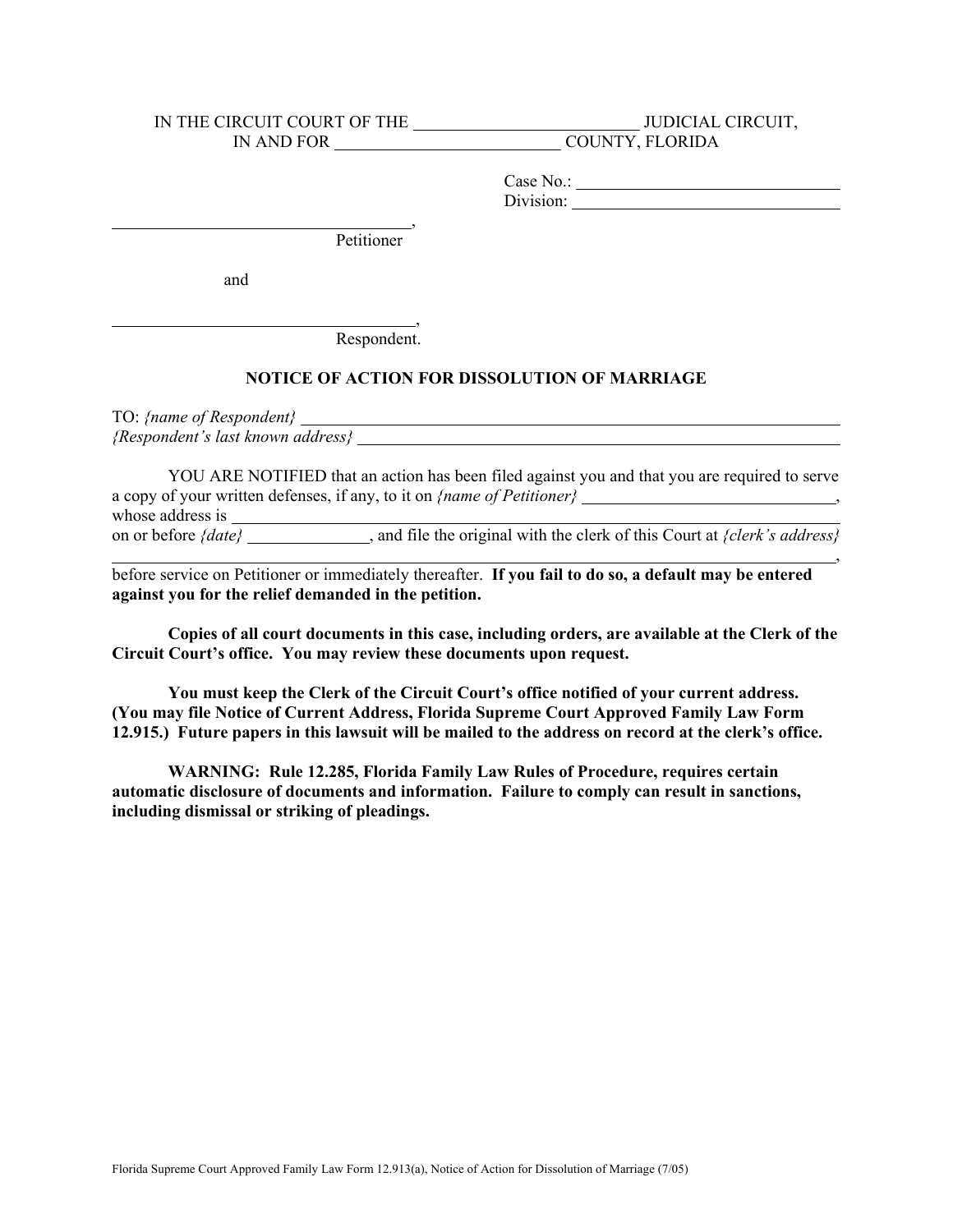CLERK OF THE CIRCUIT COURT

By:

By: Deputy Clerk

#### **IF A NONLAWYER HELPED YOU FILL OUT THIS FORM, HE/SHE MUST FILL IN THE BLANKS BELOW:** [fill in **all** blanks] I, *{full legal name and trade name of nonlawyer}* ,

a nonlawyer, located at *{street}*

*{state}* , *{phone}* , helped *{name}* ,

who is the petitioner, fill out this form.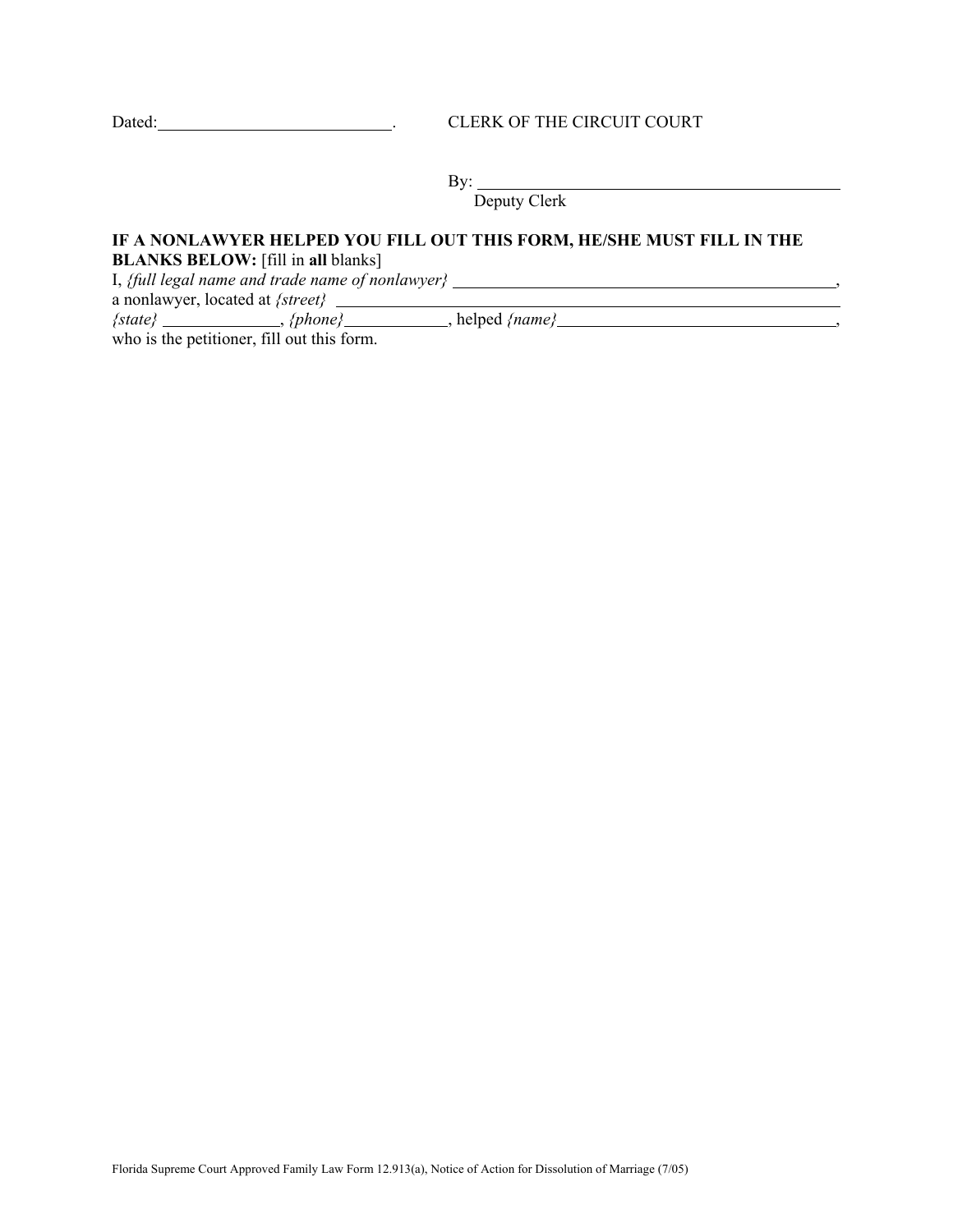#### INSTRUCTIONS FOR FLORIDA FAMILY LAW RULES OF PROCEDURE FORM 12.913(b), AFFIDAVIT OF DILIGENT SEARCH AND INQUIRY

#### **When should this form be used?**

This form is to be used with **Notice of Action for Dissolution of Marriage**,  $\mathcal{A}$  Florida Supreme Court Approved Family Law Form 12.913(a), to obtain **constructive service** (also called service by publication) in a **dissolution of marriage** case.

This form includes a checklist of places you can look for information on the location of your spouse. While you do not have to look in all of these places, the court must believe that you have made a very serious effort to get information about your spouse's location and that you have followed up on any information you received.

This form should be typed or printed in black ink. After completing this form, you should sign the form before a **notary public** or **deputy clerk**. You should **file** the original and a **Notice of Action for Dissolution of Marriage**,  $\text{I}$  Florida Supreme Court Approved Family Law Form 12.913(a), with the **clerk of the circuit court** in the county where your petition for dissolution of marriage is filed. You should keep a copy for your records.

#### **Where can I look for more information?**

**Before proceeding, you should read "General Information for Self-Represented Litigants" found at the beginning of these forms.** For further information, see rule 12.070, Florida Family Law Rules of Procedure and rule 1.070(e) and (f), Florida Rules of Civil Procedure.

#### **Special notes...**

Remember, a person who is NOT an attorney is called a nonlawyer. If a nonlawyer helps you fill out these forms, that person must give you a copy of **Disclosure from Nonlawyer**,  $\mathcal{L}$  Florida Family Law Rules of Procedure Form 12.900(a), before he or she helps you. A nonlawyer helping you fill out these forms also **must** put his or her name, address, and telephone number on the bottom of the last page of every form he or she helps you complete.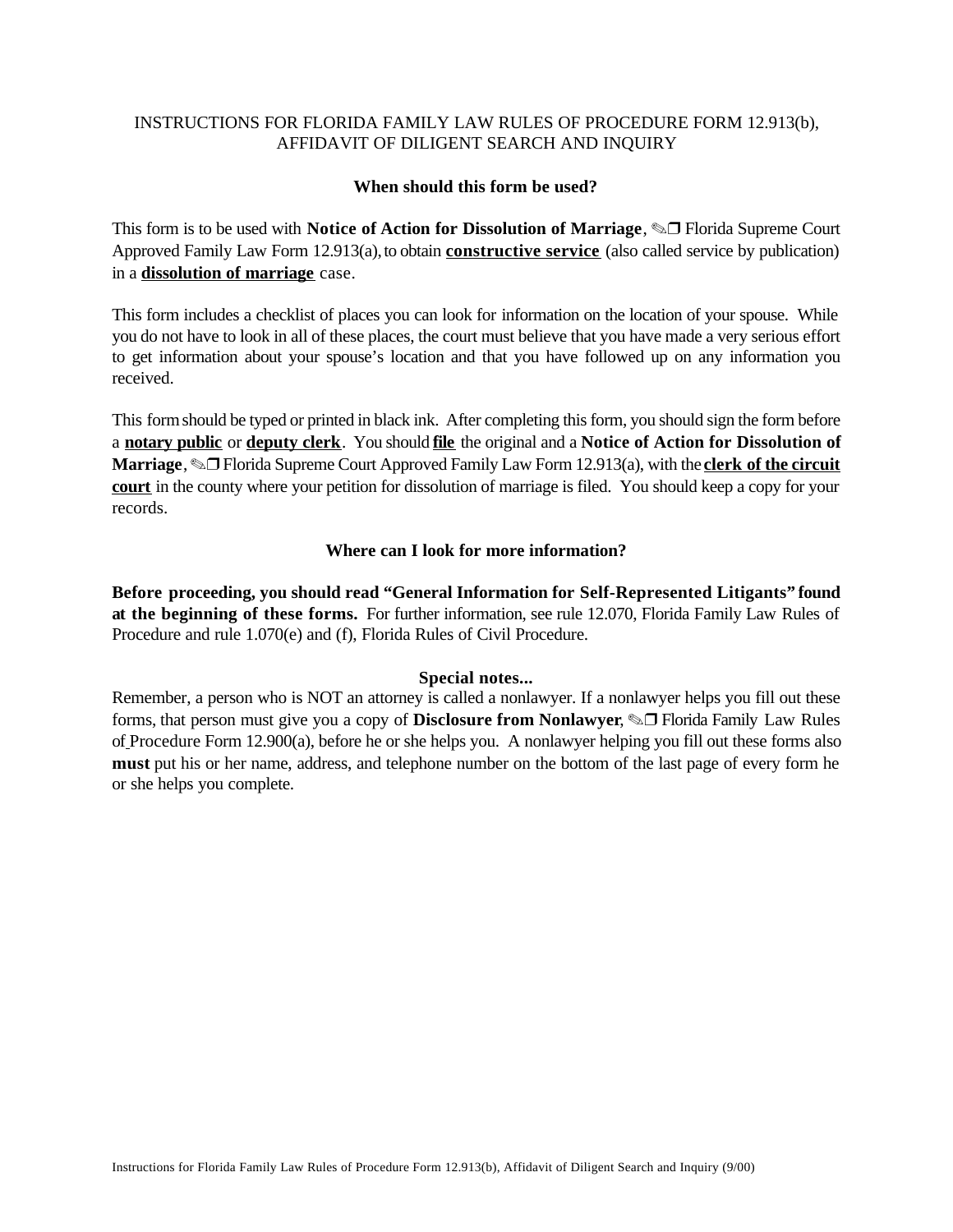## IN THE CIRCUIT COURT OF THE JUDICIAL CIRCUIT,

, which is a set of the set of the set of the set of the set of the set of the set of the set of the set of the set of the set of the set of the set of the set of the set of the set of the set of the set of the set of the

,

# IN AND FOR COUNTY, FLORIDA

Case No.: Division:

Petitioner,

and

Respondent.

#### **AFFIDAVIT OF DILIGENT SEARCH AND INQUIRY**

I, *{full legal name}* , being sworn, certify that the following information is true:

1. I have made diligent search and inquiry to discover the name and current residence of Respondent: *{Specify details of search}* **Refer to checklist below and identify all actions taken (any additional information included such as the date the action was taken and the person with whom you spoke is helpful) (attach additional sheet if necessary):**

#### $\lceil \sqrt{\text{ all that apply}} \rceil$

- United States Post Office inquiry through Freedom of Information Act for current address or any relocations.
- Last known employment of Respondent, including name and address of employer. You should also ask for any addresses to which W-2 Forms were mailed, and, if a pension or profit-sharing plan exists, then for any addresses to which any pension or plan payment is and/or has been mailed. Unions from which Respondent may have worked or that governed particular trade or craft.
- Regulatory agencies, including professional or occupational licensing.
- Names and addresses of relatives and contacts with those relatives, and inquiry as to Respondent's last known address. You are to follow up any leads of any addresses where Respondent may have moved. Relatives include, but are not limited to: parents, brothers, sisters, aunts, uncles, cousins, nieces, nephews, grandparents, great-grandparents, former in-laws, stepparents, stepchildren.
- Information about the Respondent's possible death and, if dead, the date and location of the death. Telephone listings in the last known locations of Respondent's residence.
- Internet at http://www.switchboard.com or other Internet people finder or the library checked for me.
- Law enforcement arrest and/or criminal records in the last known residential area of Respondent.
- Highway Patrol records in the state of Respondent's last known address.
- Department of Motor Vehicle records in the state of Respondent's last known address.
- Department of Corrections records in the state of Respondent's last known address.
- Title IV-D (child support enforcement) agency records in the state of Respondent's last known address.
- Hospitals in the last known area of Respondent's residence.
- Utility companies, which include water, sewer, cable TV, and electric, in the last known area of Respondent's residence.
- Letters to the Armed Forces of the U.S. and their response as to whether or not there is any information about Respondent. (See Memorandum for Certificate of Military Service,  $\mathcal{L}$  Florida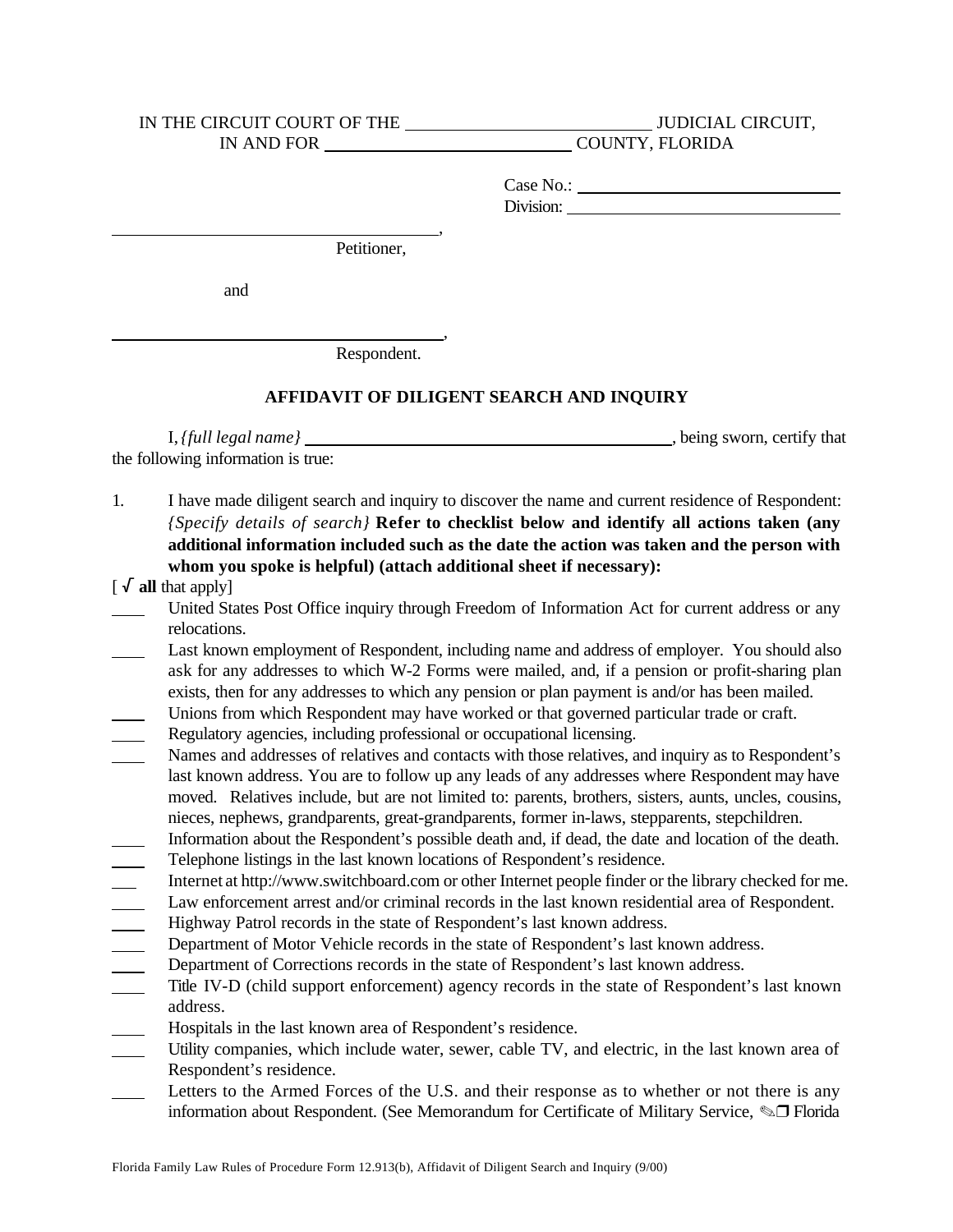|                                              | Supreme Court Approved Family Law Form 12.912(a).)                                           | Tax Assessor's and Tax Collector's Office in the area where Respondent last resided.                                                                                                                                                                                                                                 |
|----------------------------------------------|----------------------------------------------------------------------------------------------|----------------------------------------------------------------------------------------------------------------------------------------------------------------------------------------------------------------------------------------------------------------------------------------------------------------------|
|                                              |                                                                                              |                                                                                                                                                                                                                                                                                                                      |
|                                              |                                                                                              |                                                                                                                                                                                                                                                                                                                      |
| 2.                                           |                                                                                              |                                                                                                                                                                                                                                                                                                                      |
| 3.<br>$\lceil \sqrt{\text{one only}} \rceil$ | <b>Respondent's current residence</b><br>a. Respondent's current residence is unknown to me. | b. Respondent's current residence is in some state or country other than Florida, and Respondent's                                                                                                                                                                                                                   |
|                                              |                                                                                              |                                                                                                                                                                                                                                                                                                                      |
|                                              | bind this absent or concealed Respondent.                                                    | c. The Respondent, having residence in Florida, has been absent from Florida for more than 60 days<br>prior to the date of this affidavit, or conceals him(her)self so that process cannot be served personally<br>upon him or her, and I believe there is no person in the state upon whom service of process would |
|                                              |                                                                                              |                                                                                                                                                                                                                                                                                                                      |
|                                              | and/or imprisonment.                                                                         | I understand that I am swearing or affirming under oath to the truthfulness of the claims<br>made in this affidavit and that the punishment for knowingly making a false statement includes fines                                                                                                                    |
|                                              | Dated: <u>Dated:</u>                                                                         |                                                                                                                                                                                                                                                                                                                      |
|                                              |                                                                                              | <b>Signature of Petitioner</b>                                                                                                                                                                                                                                                                                       |
|                                              |                                                                                              |                                                                                                                                                                                                                                                                                                                      |
|                                              |                                                                                              |                                                                                                                                                                                                                                                                                                                      |
|                                              |                                                                                              |                                                                                                                                                                                                                                                                                                                      |
|                                              |                                                                                              |                                                                                                                                                                                                                                                                                                                      |
| <b>COUNTY OF</b>                             | <b>STATE OF FLORIDA</b>                                                                      |                                                                                                                                                                                                                                                                                                                      |
|                                              |                                                                                              |                                                                                                                                                                                                                                                                                                                      |
|                                              |                                                                                              |                                                                                                                                                                                                                                                                                                                      |
|                                              |                                                                                              | NOTARY PUBLIC or DEPUTY CLERK                                                                                                                                                                                                                                                                                        |
|                                              |                                                                                              | [Print, type, or stamp commissioned name of notary or<br>clerk.]                                                                                                                                                                                                                                                     |
|                                              | Personally known                                                                             |                                                                                                                                                                                                                                                                                                                      |
|                                              | Produced identification                                                                      |                                                                                                                                                                                                                                                                                                                      |

### **IF A NONLAWYER HELPED YOU FILL OUT THIS FORM, HE/SHE MUST FILL IN THE**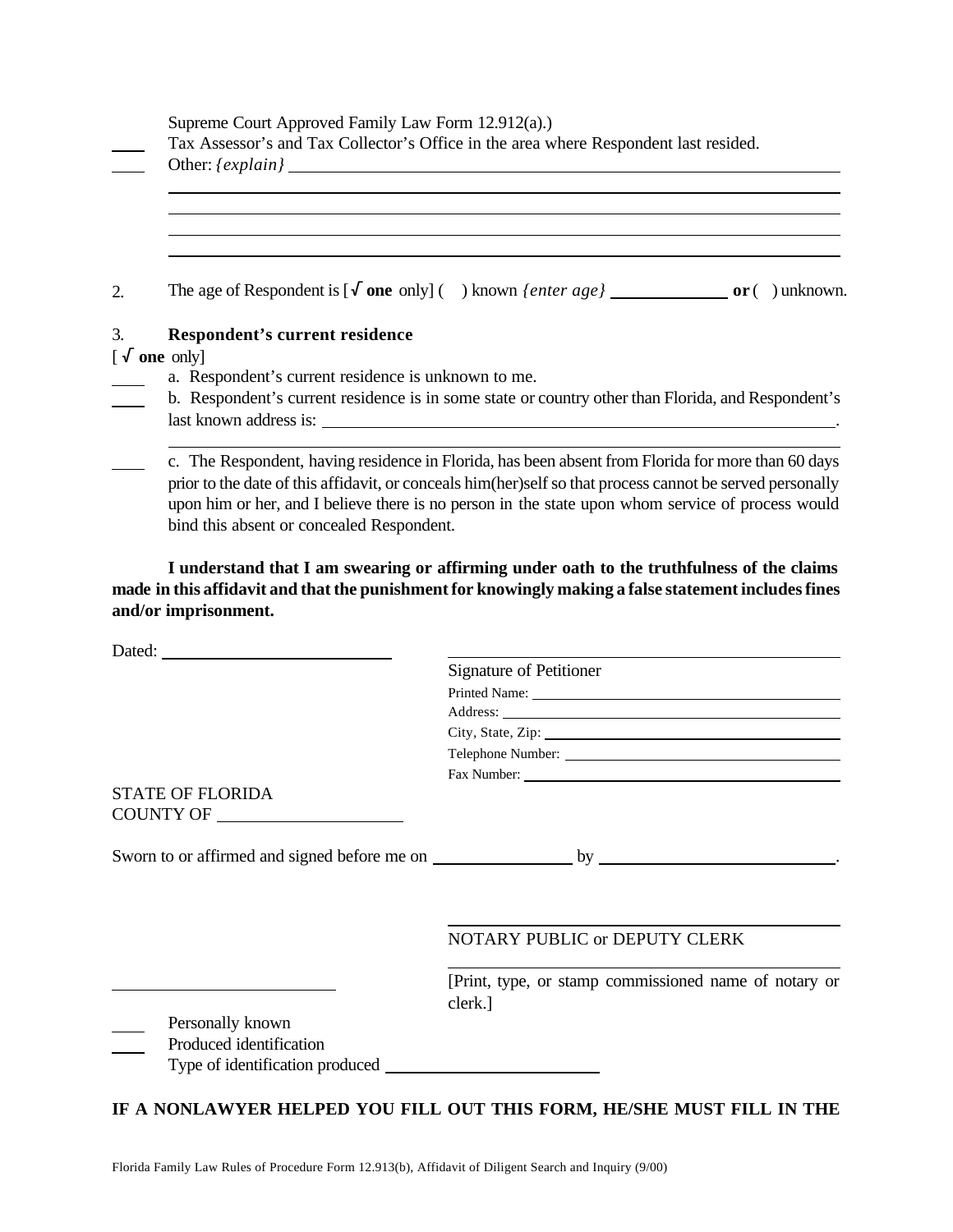### **BLANKS BELOW:** [ $\triangle$  fill in **all** blanks]

I, *{full legal name and trade name of nonlawyer}* , a nonlawyer, located at *{street}* , *{city}* , *{state}* , *{phone}* , helped *{name}* ,

who is the petitioner, fill out this form.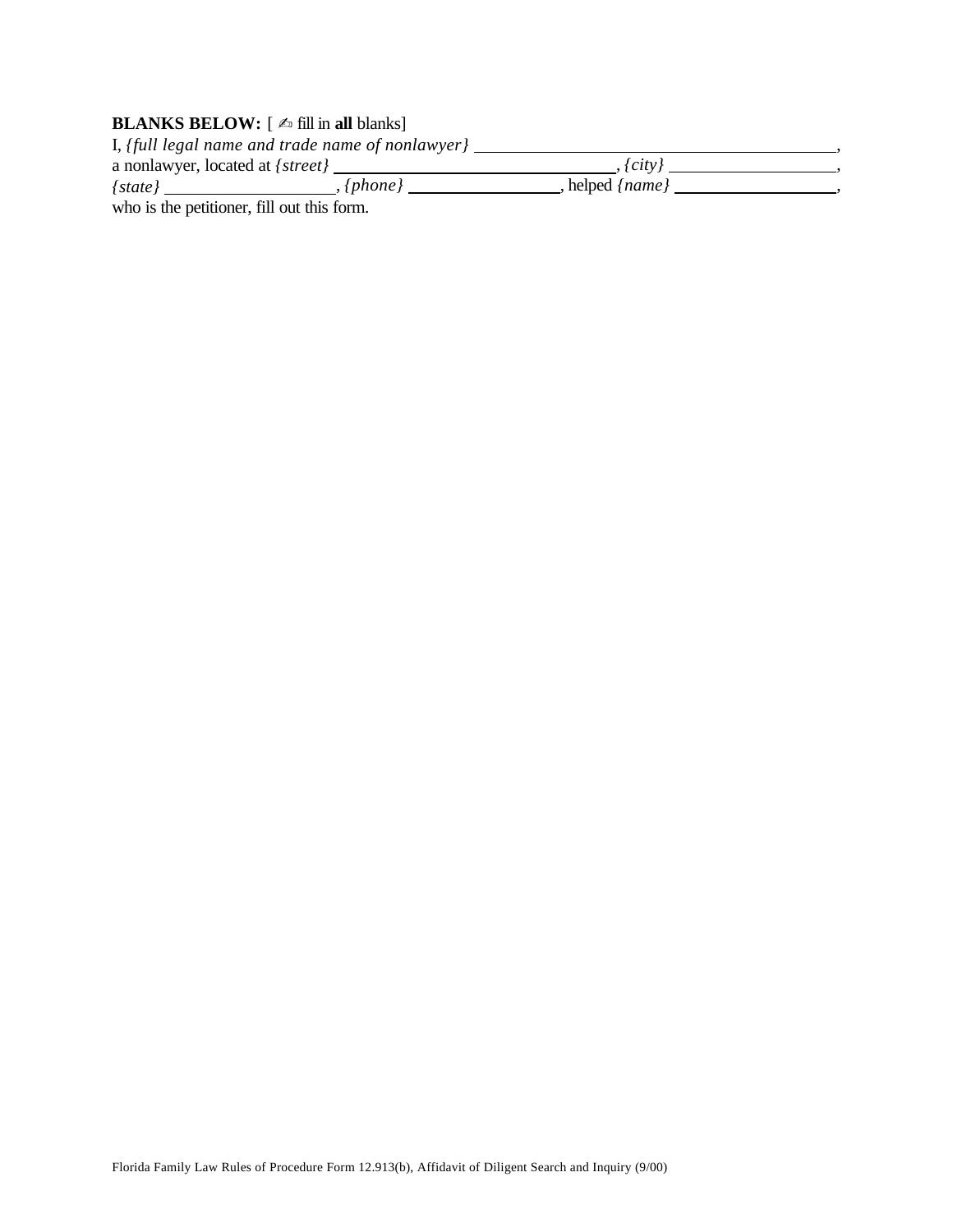#### INSTRUCTIONS FOR FLORIDA FAMILY LAW RULES OF PROCEDURE FORM 12.913(c) AFFIDAVIT OF DILIGENT SEARCH

#### **When should this form be used?**

This form is to be used with **Notice of Action**, Florida Supreme Court Approved Family Law Form 12.913(a), to obtain **constructive service** (also called service by publication) on the legal father in any action or proceeding to determine paternity which may result in termination of the legal father's parental rights.

You must disclose the last known address of the legal father. A last known address cannot be unknown. This form includes a checklist of places you must look for information on the location of the legal father. You have to look in all of these places, and the court must believe that you have made a very serious effort to get information about the person's location and that you have followed up on any information you received.

This form should be typed or printed in black ink. After completing this form, you should sign the form before a **notary public** or **deputy clerk**. You should **file** the original and a **Notice of Action** Florida Supreme Court Approved Family Law Form 12.913(a), with the **clerk of the circuit court** in the county where your petition for dissolution of marriage is filed. You should keep a copy for your records.

#### **Where can I look for more information?**

**Before proceeding, you should read General Information for Self-Represented Litigants found at the beginning of these forms.** For further information, see rule 12.070, Florida Family Law Rules of Procedure, rule 1.070(e) and (f), Florida Rules of Civil Procedure, and section 409.257, Florida Statutes.

#### **Special notes...**

Remember, a person who is NOT an attorney is called a nonlawyer. If a nonlawyer helps you fill out these forms, that person must give you a copy of **Disclosure from Nonlawyer**, Florida Family Law Rules of Procedure Form 12.900(a), before he or she helps you. A nonlawyer helping you fill out these forms also **must** put his or her name, address, and telephone number on the bottom of the last page of every form he or she helps you complete.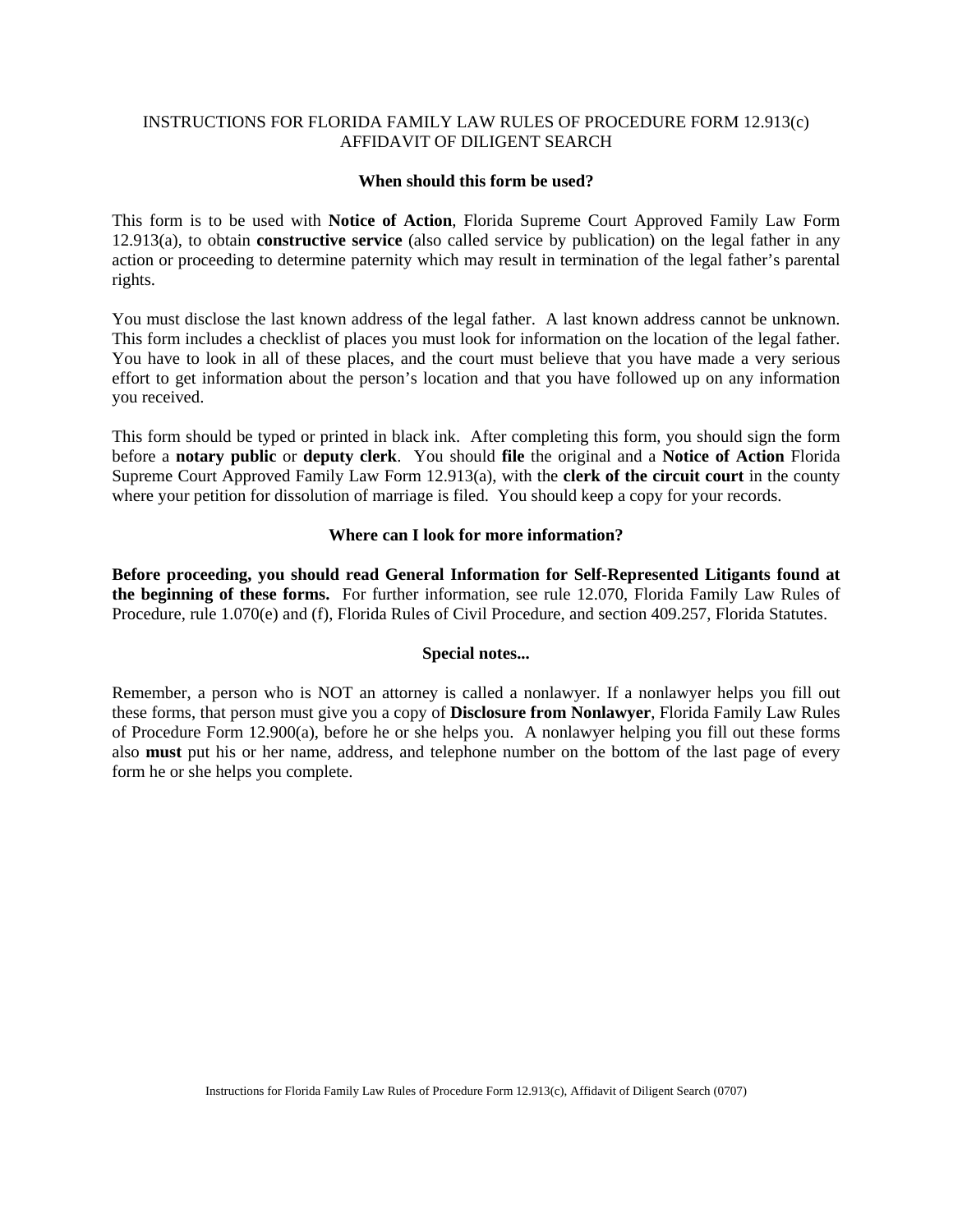#### IN THE CIRCUIT COURT OF THE \_\_\_\_\_\_\_\_\_\_\_\_\_\_\_\_\_\_\_\_\_\_\_JUDICIAL CIRCUIT, IN AND FOR COUNTY, FLORIDA

 Case No.: \_\_\_\_\_\_\_\_\_\_\_\_\_\_\_\_\_\_\_\_\_\_\_\_\_\_ Division:

Petitioner,

and

\_\_\_\_\_\_\_\_\_\_\_\_\_\_\_\_\_\_\_\_\_\_\_\_\_\_\_\_\_\_\_\_\_\_,

\_\_\_\_\_\_\_\_\_\_\_\_\_\_\_\_\_\_\_\_\_\_\_\_\_\_\_\_\_\_\_\_\_\_,

Respondent.

#### **AFFIDAVIT OF DILIGENT SEARCH**

I, *{full legal name}\_\_\_\_\_\_\_\_\_\_\_\_\_\_\_\_\_\_\_\_\_\_\_\_\_\_\_\_\_\_\_\_\_\_*, being sworn, certify that the following information is true:

| His last known employment, as of <i>{date}</i> __________, was: |  |  |  |
|-----------------------------------------------------------------|--|--|--|
|                                                                 |  |  |  |

- 2. The legal father is over the age of 18.
- 3. The legal father's current residence is not known and cannot be determined, although I have made a diligent search and inquiry to locate him through the following:

**You must search ALL of the following sources of information and state the results.** United States Post Office inquiry through the Freedom of Information Act for the person's current address or any previous address.

Result of search:

 Last known employment of the other parent, including name and address of employer. Result of search:

 Regulatory agencies, including professional or occupational licensing, in the area where the other parent last resided. Result of search:

 Names and addresses of relatives to the extent such can be reasonably obtained from the petitioner or other sources, contacts with those relatives and inquiry as to the other parent's last known address. You are to follow up any leads of any addresses where the other parent may have moved. Result of search:

Florida Family Law Rules of Procedure Form 12.913(c), Affidavit of Diligent Search (07/07)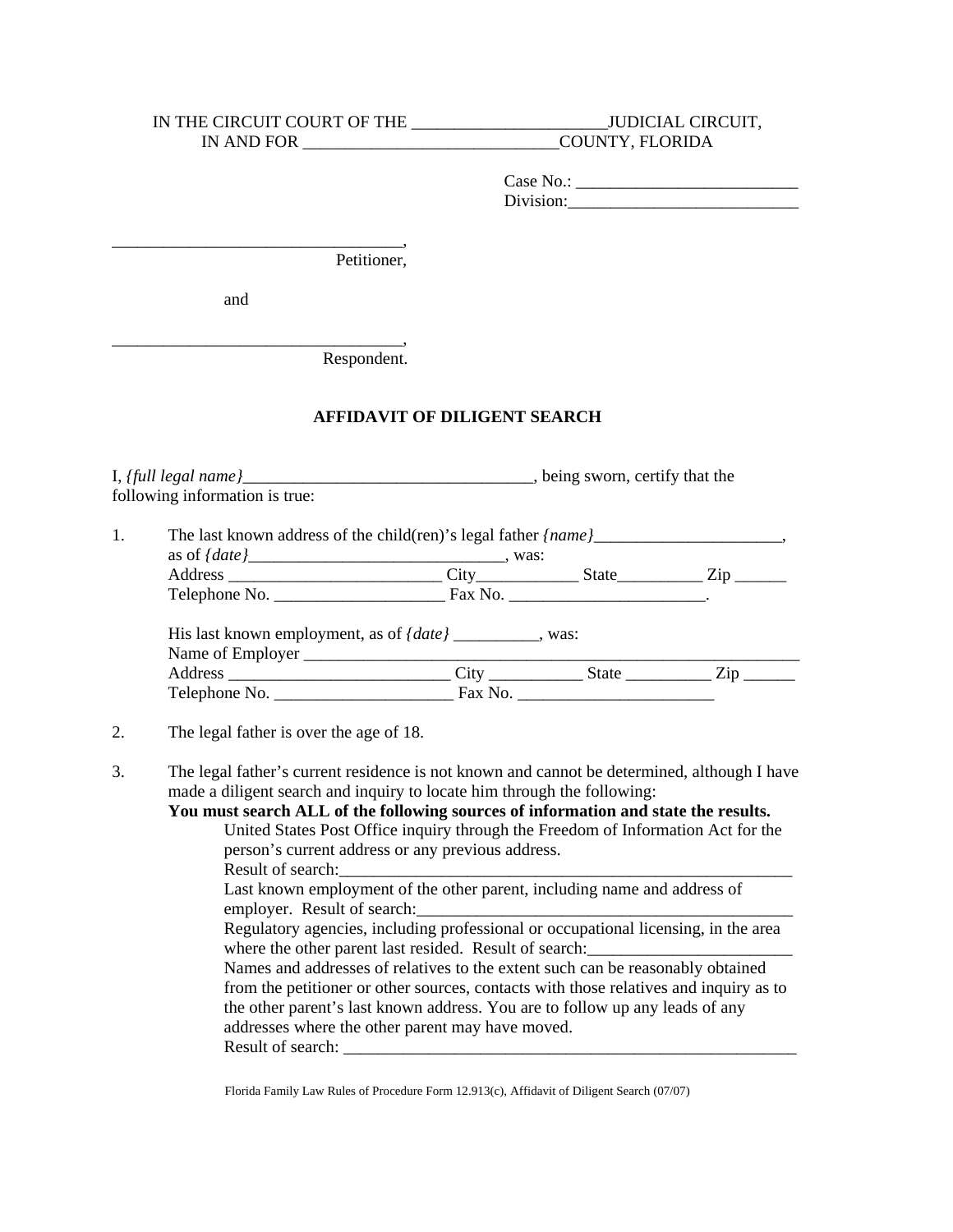| Information about the other parent's possible death and, if dead, the date and       |
|--------------------------------------------------------------------------------------|
| location. Result of search:                                                          |
| Telephone listings in the area where the other parent last resided.                  |
|                                                                                      |
| Law enforcement agencies in the area where the other parent last resided.            |
|                                                                                      |
| Highway Patrol records in the state where the other parent last resided.             |
| Result of search:                                                                    |
| Department of Corrections records in the state where the other parent last resided.  |
|                                                                                      |
| Hospitals in the last known area of the other parent's residence.                    |
|                                                                                      |
| Records of utility companies, which include water, sewer, cable TV, and electric in  |
| the last known area of the other parent's residence.                                 |
|                                                                                      |
| Records of the Armed Forces of the U.S. and their response as to whether or not      |
| there is any information about the other parent. (See Florida Supreme Court          |
| Approved Family Law Form 12.912(a), Memorandum for Certificate of Military           |
| Service.)                                                                            |
|                                                                                      |
| Records of the tax assessor's and tax collector's office in the area where the other |
|                                                                                      |
| Search of one Internet databank locator service.                                     |
| Result of search:                                                                    |
| Title IV-D (child support enforcement) agency records in the state of the other      |
| parent's last known address. Result of search:                                       |

**I understand that I am swearing or affirming under oath to the truthfulness of the claims made in this affidavit and that the punishment for knowingly making a false statement includes fines and/or imprisonment.**

| Dated: |                                |  |
|--------|--------------------------------|--|
|        | <b>Signature of Petitioner</b> |  |
|        |                                |  |
|        |                                |  |
|        |                                |  |
|        |                                |  |
|        | Fax Number:                    |  |
|        |                                |  |

#### STATE OF FLORIDA COUNTY OF \_\_\_\_\_\_\_\_\_\_\_\_\_\_\_\_\_\_\_\_\_

Sworn to or affirmed and signed before me on \_\_\_\_\_\_\_\_\_\_\_ by \_\_\_\_\_\_\_\_\_\_\_\_\_\_\_\_\_\_\_\_\_\_\_\_\_\_\_\_.

#### NOTARY PUBLIC or DEPUTY CLERK

Florida Family Law Rules of Procedure Form 12.913(c), Affidavit of Diligent Search (07/07)

 $\overline{\phantom{a}}$  , and the contract of the contract of the contract of the contract of the contract of the contract of the contract of the contract of the contract of the contract of the contract of the contract of the contrac